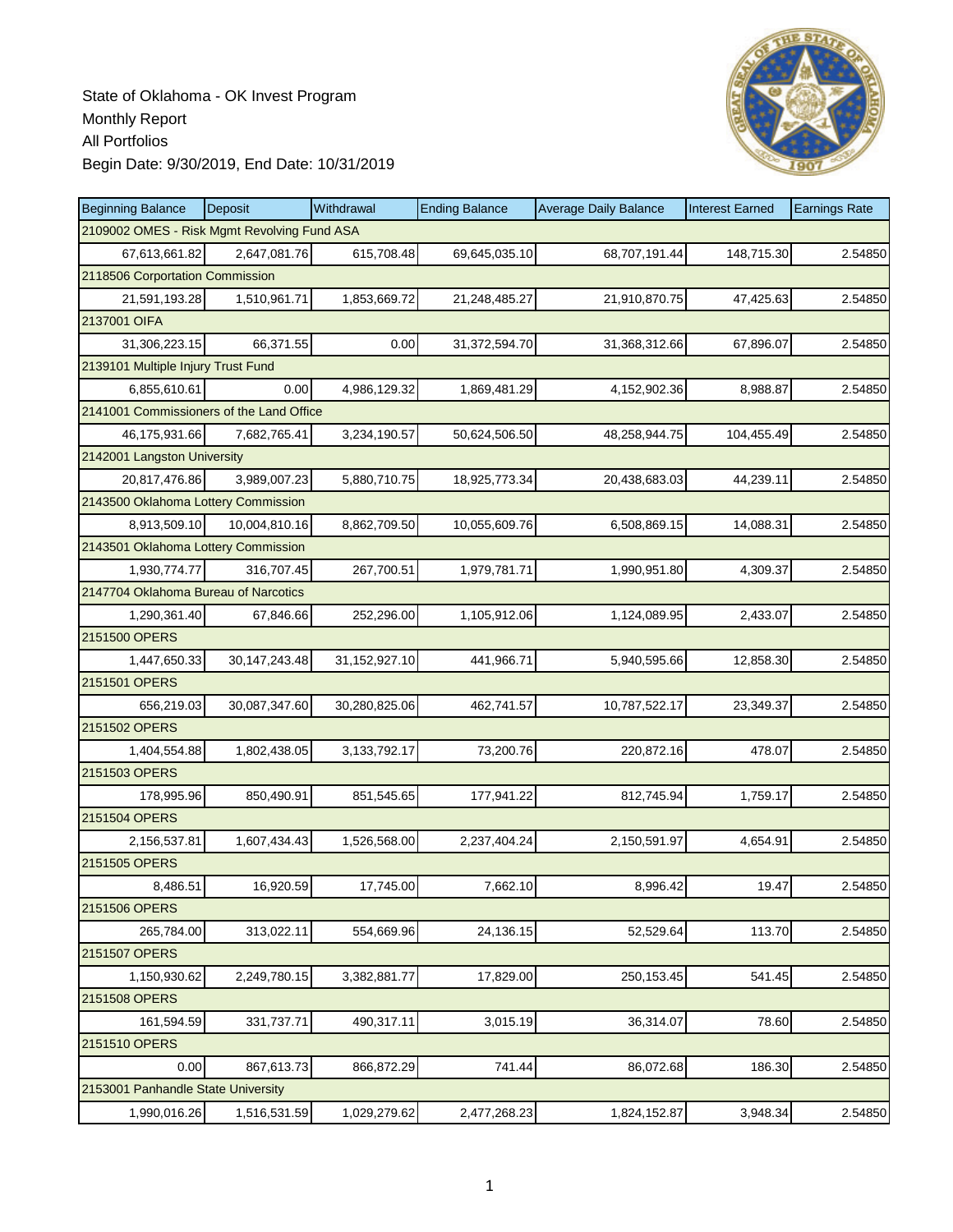| <b>Beginning Balance</b>                  | Deposit        | Withdrawal     | <b>Ending Balance</b> | <b>Average Daily Balance</b> | <b>Interest Earned</b> | <b>Earnings Rate</b> |  |  |
|-------------------------------------------|----------------|----------------|-----------------------|------------------------------|------------------------|----------------------|--|--|
| 2155701 OK Police Pension                 |                |                |                       |                              |                        |                      |  |  |
| 23, 273, 148. 47                          | 11,928,863.09  | 11,246,994.77  | 23,955,016.79         | 30,490,891.64                | 65,996.91              | 2.54850              |  |  |
| 2169502 Tax Commission                    |                |                |                       |                              |                        |                      |  |  |
| 405,314,315.52                            | 392,593,005.35 | 400,327,046.62 | 397,580,274.25        | 214,517,536.09               | 464,318.80             | 2.54850              |  |  |
| 2169520 Tax Commission                    |                |                |                       |                              |                        |                      |  |  |
| 920,550.91                                | 4,643,610.73   | 4,944,261.09   | 619,900.55            | 4,038,716.95                 | 8,741.72               | 2.54850              |  |  |
| 2169521 Tax Commission                    |                |                |                       |                              |                        |                      |  |  |
| 57,604,076.58                             | 59,751,142.07  | 58,005,821.60  | 59,349,397.05         | 34,315,458.29                | 74,275.10              | 2.54850              |  |  |
| 2174007 State Treasurer                   |                |                |                       |                              |                        |                      |  |  |
| 494,826.55                                | 157,390.32     | 0.00           | 652,216.87            | 642,062.66                   | 1,389.73               | 2.54850              |  |  |
| 2183006 DHS - CSED                        |                |                |                       |                              |                        |                      |  |  |
| 10,197,857.49                             | 6,298,977.95   | 7,893,891.90   | 8,602,943.54          | 9,414,628.47                 | 20,377.77              | 2.54850              |  |  |
| 7200039 Oklahoma Boll Weevil Eradication  |                |                |                       |                              |                        |                      |  |  |
| 2,800,606.46                              | 322.27         | 30,707.37      | 2,770,221.36          | 2,785,802.27                 | 6,029.81               | 2.54850              |  |  |
| 7200320 Department of Wildlife            |                |                |                       |                              |                        |                      |  |  |
| 2,340,789.95                              | 4,526,738.43   | 5,325,347.13   | 1,542,181.25          | 2,248,770.28                 | 4,867.42               | 2.54850              |  |  |
| 7200359 OERB                              |                |                |                       |                              |                        |                      |  |  |
| 15,682,935.88                             | 1,309,022.36   | 1,286,694.98   | 15,705,263.26         | 16,017,695.06                | 34,669.97              | 2.54850              |  |  |
| 7200370 OIFA                              |                |                |                       |                              |                        |                      |  |  |
| 746,739.21                                | 114,978.14     | 112,971.50     | 748,745.85            | 737,210.39                   | 1,595.68               | 2.54850              |  |  |
| 7200391 Multiple Injury Trust Fund        |                |                |                       |                              |                        |                      |  |  |
| 123,606.36                                | 573,930.79     | 626,839.90     | 70,697.25             | 260,067.55                   | 562.91                 | 2.54850              |  |  |
| 7200410 Commissioners of the Land Office  |                |                |                       |                              |                        |                      |  |  |
| 1,583,617.95                              | 3,404.09       | 48,286.90      | 1,538,735.14          | 1,553,292.37                 | 3,362.07               | 2.54850              |  |  |
| 7200435 Oklahoma Lottery Commission       |                |                |                       |                              |                        |                      |  |  |
| 4,683,354.21                              | 6,860,549.94   | 8,007,921.35   | 3,535,982.80          | 5,689,045.08                 | 12,313.82              | 2.54850              |  |  |
| 7200515 OPERS                             |                |                |                       |                              |                        |                      |  |  |
| 197,567.63                                | 597,664.90     | 677,134.49     | 118,098.04            | 375,723.19                   | 813.25                 | 2.54850              |  |  |
| 7200557 Oklahoma Police Pension           |                |                |                       |                              |                        |                      |  |  |
| 0.00                                      | 317,979.55     | 278,098.92     | 39,880.63             | 21,049.51                    | 45.56                  | 2.54850              |  |  |
| 7200588 Real Estate Commission            |                |                |                       |                              |                        |                      |  |  |
| 363,954.85                                | 132,729.03     | 170,209.35     | 326,474.53            | 349,427.52                   | 756.33                 | 2.54850              |  |  |
| 7200830 Department of Human Services      |                |                |                       |                              |                        |                      |  |  |
| 52,684.26                                 | 111.93         | 61.18          | 52,735.01             | 52,781.07                    | 114.24                 | 2.54850              |  |  |
| 7201825 University Hospitals Authority    |                |                |                       |                              |                        |                      |  |  |
| 5,568,073.53                              | 478,366.97     | 10,737.51      | 6,035,702.99          | 5,735,690.80                 | 12,414.78              | 2.54850              |  |  |
| 7205090 OMES Risk Management Division/DSC |                |                |                       |                              |                        |                      |  |  |
| 36, 302, 734. 92                          | 433,944.87     | 1,252,415.74   | 35,484,264.05         | 35,857,738.65                | 77,613.34              | 2.54850              |  |  |
| 7205204 JM Davis Arms & Historical Museum |                |                |                       |                              |                        |                      |  |  |
| 3,382.81                                  | 7.19           | 0.00           | 3,390.00              | 3,389.54                     | 7.34                   | 2.54850              |  |  |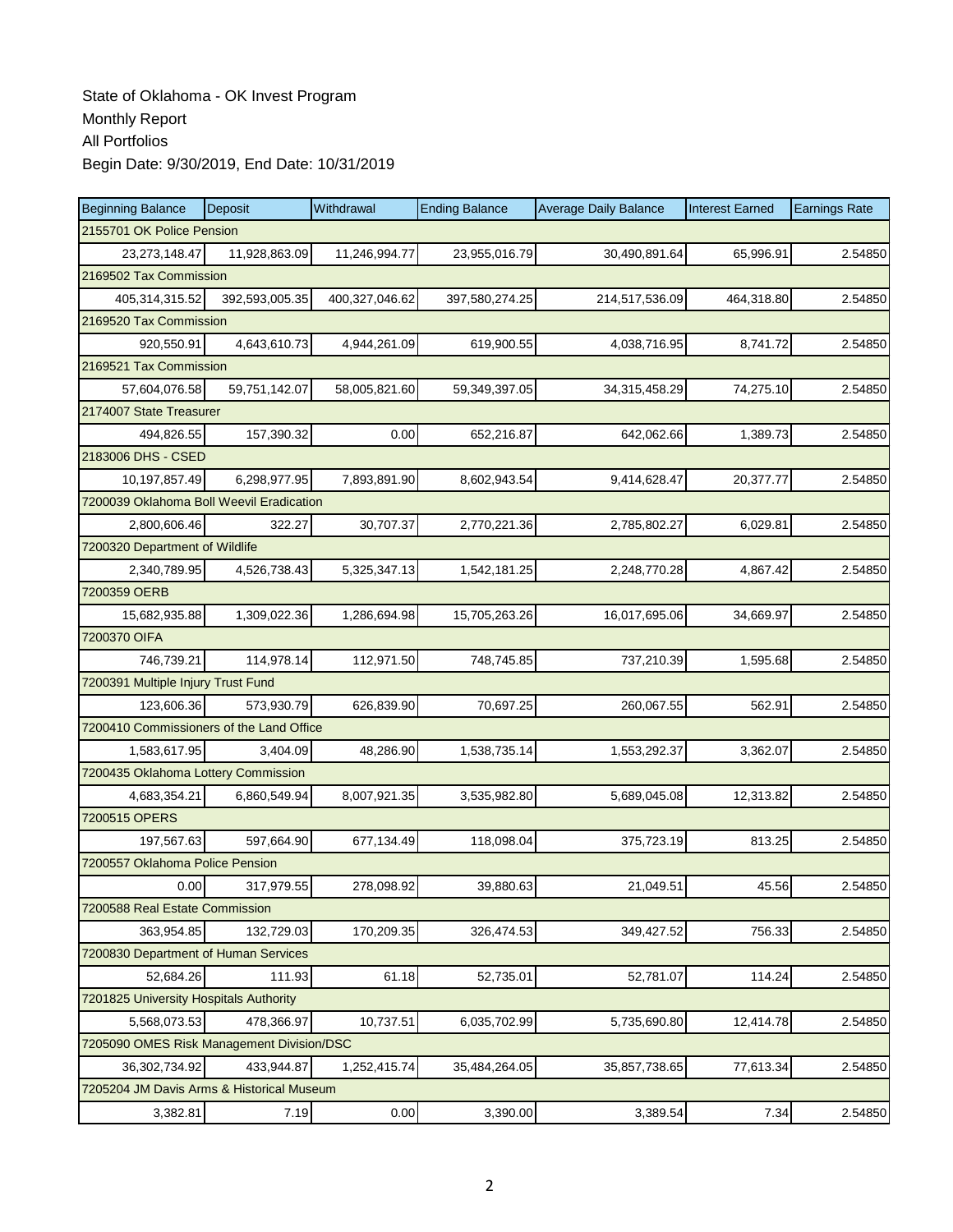| <b>Beginning Balance</b>                          | Deposit                             | Withdrawal    | <b>Ending Balance</b> | <b>Average Daily Balance</b> | <b>Interest Earned</b> | <b>Earnings Rate</b> |  |  |  |  |
|---------------------------------------------------|-------------------------------------|---------------|-----------------------|------------------------------|------------------------|----------------------|--|--|--|--|
|                                                   | 7205320 Department of Wildlife      |               |                       |                              |                        |                      |  |  |  |  |
| 840,162.14                                        | 18,674.90                           | 23,817.79     | 835,019.25            | 841,211.11                   | 1,820.78               | 2.54850              |  |  |  |  |
| 7205359 Sustaining OK Energy Resources            |                                     |               |                       |                              |                        |                      |  |  |  |  |
| 5,286,341.94                                      | 228,982.60                          | 176,421.64    | 5,338,902.90          | 5,362,490.17                 | 11,607.00              | 2.54850              |  |  |  |  |
|                                                   | 7205435 Oklahoma Lottery Commission |               |                       |                              |                        |                      |  |  |  |  |
| 182,610.06                                        | 5,136.64                            | 7,800.00      | 179,946.70            | 184,899.17                   | 400.21                 | 2.54850              |  |  |  |  |
| 7205515 OPERS                                     |                                     |               |                       |                              |                        |                      |  |  |  |  |
| 307,874.04                                        | 44,416.25                           | 0.00          | 352,290.29            | 328,586.07                   | 711.22                 | 2.54850              |  |  |  |  |
| 7205563 OK Bd for Private Vocational Schools      |                                     |               |                       |                              |                        |                      |  |  |  |  |
| 201,849.03                                        | 3,326.37                            | 15,576.38     | 189,599.02            | 197,994.09                   | 428.55                 | 2.54850              |  |  |  |  |
| 7205630 Oklahoma Department of Securities         |                                     |               |                       |                              |                        |                      |  |  |  |  |
| 899,035.47                                        | 5,595.29                            | 1,381.52      | 903,249.24            | 901,404.48                   | 1,951.07               | 2.54850              |  |  |  |  |
| 7205807 Oklahoma Health Care Authority            |                                     |               |                       |                              |                        |                      |  |  |  |  |
| 5,474,084.40                                      | 47,015,178.25                       | 51,032,350.06 | 1,456,912.59          | 20,673,588.57                | 44,747.56              | 2.54850              |  |  |  |  |
| 7210270 State Election Board                      |                                     |               |                       |                              |                        |                      |  |  |  |  |
| 4,772,432.77                                      | 10,128.49                           | 46,165.08     | 4,736,396.18          | 4,744,499.46                 | 10,269.37              | 2.54850              |  |  |  |  |
| 7210320 Department of Wildlife                    |                                     |               |                       |                              |                        |                      |  |  |  |  |
| 7.933.584.69                                      | 894,343.87                          | 195,511.18    | 8,632,417.38          | 8,278,176.50                 | 17,917.94              | 2.54850              |  |  |  |  |
| 7210350 Oklahoma Historical Society               |                                     |               |                       |                              |                        |                      |  |  |  |  |
| 28.26                                             | 0.06                                | 0.00          | 28.32                 | 28.32                        | 0.06                   | 2.54850              |  |  |  |  |
| 7210400 Office of Juvenile Affairs                |                                     |               |                       |                              |                        |                      |  |  |  |  |
| 43,905.20                                         | 93.28                               | 0.00          | 43,998.48             | 43,992.46                    | 95.22                  | 2.54850              |  |  |  |  |
| 7210410 Commissioners of the Land Office          |                                     |               |                       |                              |                        |                      |  |  |  |  |
| 7,609,742.22                                      | 16,167.63                           | 0.00          | 7,625,909.85          | 7,624,866.78                 | 16,503.87              | 2.54850              |  |  |  |  |
| 7210515 OPERS                                     |                                     |               |                       |                              |                        |                      |  |  |  |  |
| 121,000.16                                        | 8,821.09                            | 0.00          | 129,821.25            | 125,100.97                   | 270.78                 | 2.54850              |  |  |  |  |
| 7210570 State Board of Licensure for Professional |                                     |               |                       |                              |                        |                      |  |  |  |  |
| 603,189.27                                        | 0.00                                | 148,718.47    | 454,470.80            | 464,065.54                   | 1,004.46               | 2.54850              |  |  |  |  |
| 7210588 Real Estate Commission                    |                                     |               |                       |                              |                        |                      |  |  |  |  |
| 381,851.53                                        | 26,490.00                           | 28,003.71     | 380,337.82            | 392,961.99                   | 850.56                 | 2.54850              |  |  |  |  |
| 7215270 State of Oklahoma Election Board          |                                     |               |                       |                              |                        |                      |  |  |  |  |
| 5,336,573.04                                      | 11,338.07                           | 9,932.00      | 5,337,979.11          | 5,339,169.94                 | 11,556.52              | 2.54850              |  |  |  |  |
| 7215320 Department of Wildlife                    |                                     |               |                       |                              |                        |                      |  |  |  |  |
| 3,324,570.91                                      | 19,317.87                           | 0.00          | 3,343,888.78          | 3,337,496.98                 | 7,223.94               | 2.54850              |  |  |  |  |
| 7215566 Tourism & Recreation Department           |                                     |               |                       |                              |                        |                      |  |  |  |  |
| 14,661,621.39                                     | 1,832,670.66                        | 2,082,821.09  | 14,411,470.96         | 14, 165, 204. 64             | 30,660.29              | 2.54850              |  |  |  |  |
| 7215585 Department of Public Safety               |                                     |               |                       |                              |                        |                      |  |  |  |  |
| 884,929.88                                        | 34,114.25                           | 14,213.70     | 904,830.43            | 880,734.54                   | 1,906.33               | 2.54850              |  |  |  |  |
| 7215670 JD McCarty Center                         |                                     |               |                       |                              |                        |                      |  |  |  |  |
| 1,193,320.91                                      | 4,284.75                            | 449.97        | 1,197,155.69          | 1,195,779.18                 | 2,588.24               | 2.54850              |  |  |  |  |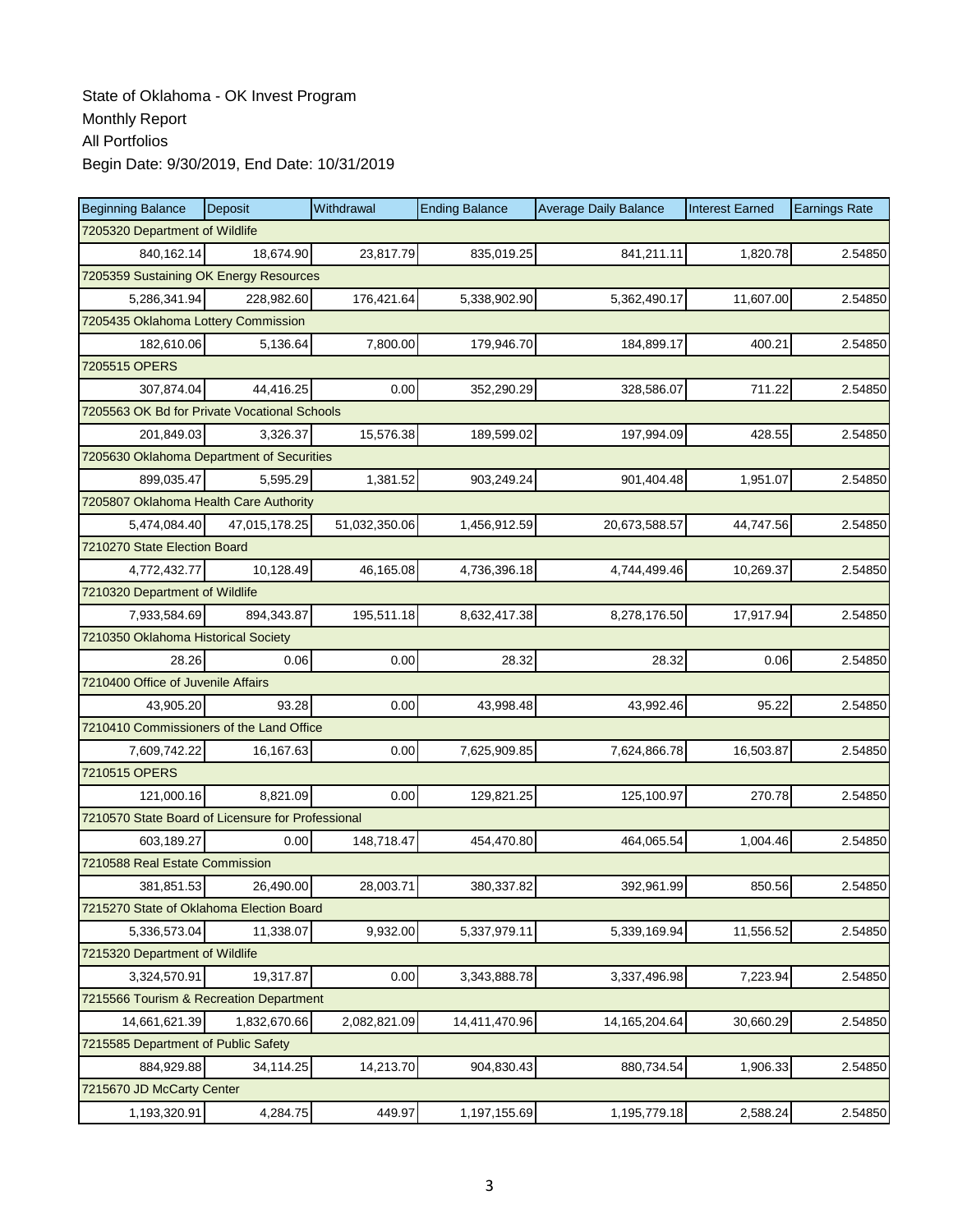| <b>Beginning Balance</b>                      | Deposit      | Withdrawal   | <b>Ending Balance</b> | <b>Average Daily Balance</b> | <b>Interest Earned</b> | <b>Earnings Rate</b> |  |  |
|-----------------------------------------------|--------------|--------------|-----------------------|------------------------------|------------------------|----------------------|--|--|
| 7215825 University Hospitals Authority        |              |              |                       |                              |                        |                      |  |  |
| 2,447,116.30                                  | 6,329.41     | 0.00         | 2,453,445.71          | 2,452,506.78                 | 5,308.40               | 2.54850              |  |  |
| 7216805 Department of Rehabilitation Services |              |              |                       |                              |                        |                      |  |  |
| 1,051,603.11                                  | 4,275.81     | 45,288.35    | 1,010,590.57          | 1,035,924.98                 | 2,242.24               | 2.54850              |  |  |
| 7220090 OSF Building Project Fund             |              |              |                       |                              |                        |                      |  |  |
| 0.42                                          | 0.00         | 0.00         | 0.42                  | 0.42                         | 0.00                   | 2.54850              |  |  |
| 7220320 Dept of Wildlife Conservation         |              |              |                       |                              |                        |                      |  |  |
| 3,895,715.50                                  | 33,025.64    | 75,203.71    | 3,853,537.43          | 3,891,739.10                 | 8,423.59               | 2.54850              |  |  |
| 7220585 Department of Public Safety           |              |              |                       |                              |                        |                      |  |  |
| 5,030,050.94                                  | 8,503.95     | 31,783.19    | 5,006,771.70          | 5,029,017.86                 | 10,885.21              | 2.54850              |  |  |
| 7220830 Department of Human Services          |              |              |                       |                              |                        |                      |  |  |
| 13,235.10                                     | 28.12        | 0.00         | 13,263.22             | 13,261.41                    | 28.70                  | 2.54850              |  |  |
| 7225040 Department of Agriculture             |              |              |                       |                              |                        |                      |  |  |
| 385,989.75                                    | 1,519.37     | 2,300.00     | 385,209.12            | 386,194.97                   | 835.91                 | 2.54850              |  |  |
| 7225830 Department of Human Services          |              |              |                       |                              |                        |                      |  |  |
| 3,305,344.11                                  | 41,991.72    | 0.00         | 3,347,335.83          | 3,329,946.88                 | 7,207.60               | 2.54850              |  |  |
| 7230220 Oklahoma Crime Victims Compensation   |              |              |                       |                              |                        |                      |  |  |
| 2,791,150.89                                  | 1,062,992.46 | 512,897.63   | 3,341,245.72          | 3,307,620.42                 | 7,159.28               | 2.54850              |  |  |
| 7230345 Department of Transportation          |              |              |                       |                              |                        |                      |  |  |
| 3,025,560.72                                  | 493,475.02   | 0.00         | 3,519,035.74          | 3,267,486.39                 | 7,072.41               | 2.54850              |  |  |
| 7230695 Tax Commission                        |              |              |                       |                              |                        |                      |  |  |
| 736,260.17                                    | 1,139,075.83 | 1,360,630.25 | 514,705.75            | 653,507.91                   | 1,414.50               | 2.54850              |  |  |
| 7230807 Health Care Authority                 |              |              |                       |                              |                        |                      |  |  |
| 36,385.04                                     | 6,925,616.84 | 6,905,562.00 | 56,439.88             | 2,181,387.93                 | 4,721.57               | 2.54850              |  |  |
| 7235605 Regents for Higher Education          |              |              |                       |                              |                        |                      |  |  |
| 4,402,157.81                                  | 880,303.69   | 2,457,190.00 | 2,825,271.50          | 4,061,612.42                 | 8,791.28               | 2.54850              |  |  |
| 7240807 Health Care Authority                 |              |              |                       |                              |                        |                      |  |  |
| 13,346,250.28                                 | 28,355.40    | 0.00         | 13,374,605.68         | 13,372,776.30                | 28,945.10              | 2.54850              |  |  |
| 7244090 OMES Dept of Central Services         |              |              |                       |                              |                        |                      |  |  |
| 1,248,978.15                                  | 322,749.06   | 429,191.31   | 1,142,535.90          | 1,023,388.84                 | 2,215.10               | 2.54850              |  |  |
| 7245807 Health Care Authority                 |              |              |                       |                              |                        |                      |  |  |
| 10,318,167.51                                 | 6,558,658.77 | 6,233,407.00 | 10,643,419.28         | 11,474,380.17                | 24,836.06              | 2.54850              |  |  |
| 7255090 Department of Central Services        |              |              |                       |                              |                        |                      |  |  |
| 1,125,034.97                                  | 5,662.20     | 0.00         | 1,130,697.17          | 1,128,498.48                 | 2,442.61               | 2.54850              |  |  |
| 7255585 Oklahoma Dept of Public Safety        |              |              |                       |                              |                        |                      |  |  |
| 10,622.61                                     | 22.57        | 0.00         | 10,645.18             | 10,643.72                    | 23.04                  | 2.54850              |  |  |
| 7260090 OMES Risk Management Division         |              |              |                       |                              |                        |                      |  |  |
| 4,534,408.33                                  | 783,846.42   | 464.59       | 5,317,790.16          | 4,959,978.84                 | 10,735.77              | 2.54850              |  |  |
| 7265090 Risk Management Fund                  |              |              |                       |                              |                        |                      |  |  |
| 190,956.22                                    | 250,660.95   | 351,371.83   | 90,245.34             | 183,410.73                   | 396.99                 | 2.54850              |  |  |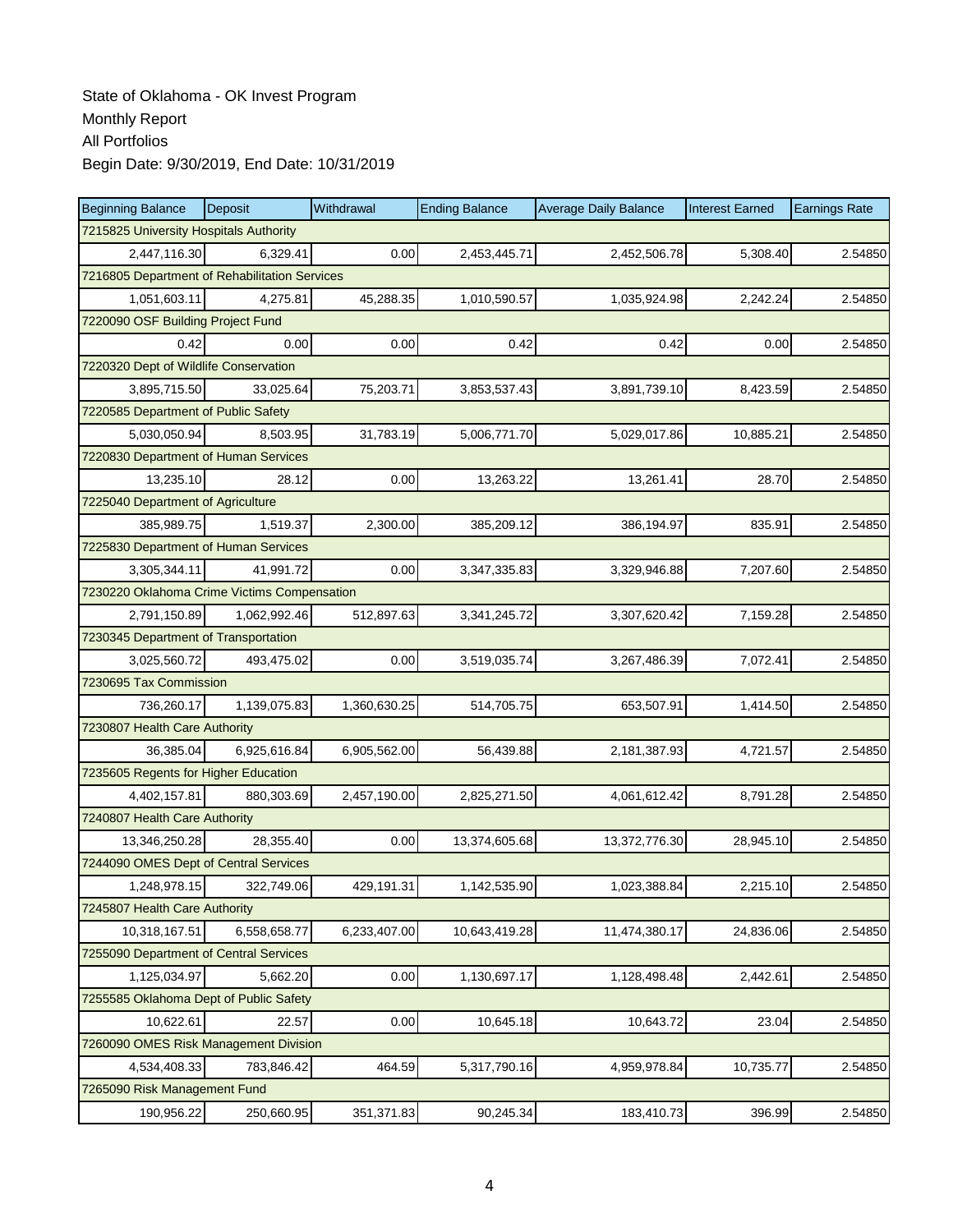| <b>Beginning Balance</b>                           | Deposit       | Withdrawal   | <b>Ending Balance</b> | <b>Average Daily Balance</b> | <b>Interest Earned</b> | <b>Earnings Rate</b> |  |  |
|----------------------------------------------------|---------------|--------------|-----------------------|------------------------------|------------------------|----------------------|--|--|
| 7275740 OST - SEED                                 |               |              |                       |                              |                        |                      |  |  |
| 34,472.36                                          | 73.94         | 553.35       | 33,992.95             | 34,363.14                    | 74.38                  | 2.54850              |  |  |
| 7280090 OMES DCS Property Distribution             |               |              |                       |                              |                        |                      |  |  |
| 1,138,045.65                                       | 67,102.60     | 79,690.60    | 1,125,457.65          | 1,123,680.34                 | 2,432.18               | 2.54850              |  |  |
| 7280345 Department of Transportation               |               |              |                       |                              |                        |                      |  |  |
| 746,634.13                                         | 440,589.35    | 44,000.00    | 1,143,223.48          | 1,048,233.10                 | 2,268.88               | 2.54850              |  |  |
| 7285345 Department of Transportation               |               |              |                       |                              |                        |                      |  |  |
| 172,419,862.97                                     | 17,525,314.78 | 5,086,218.41 | 184,858,959.34        | 182, 138, 748. 26            | 394,235.58             | 2.54850              |  |  |
| 7295090 Emergency & Transportation                 |               |              |                       |                              |                        |                      |  |  |
| 6,486,321.52                                       | 460,600.00    | 200,000.00   | 6,746,921.52          | 6,558,818.29                 | 14,196.43              | 2.54850              |  |  |
| 7296150 University of Science & Arts               |               |              |                       |                              |                        |                      |  |  |
| 40.17                                              | 0.09          | 0.00         | 40.26                 | 40.25                        | 0.09                   | 2.54850              |  |  |
| 7303000 Tobacco Litigation Escrow Fund             |               |              |                       |                              |                        |                      |  |  |
| 29,122.72                                          | 61.87         | 0.00         | 29,184.59             | 29,180.60                    | 63.16                  | 2.54850              |  |  |
| 7360566 Tourism & Recreation Department            |               |              |                       |                              |                        |                      |  |  |
| 6,347,892.93                                       | 27,660.62     | 0.00         | 6,375,553.55          | 6,371,304.01                 | 13,790.56              | 2.54850              |  |  |
| 7401105 OCIA NACEA Construction Series 2018B       |               |              |                       |                              |                        |                      |  |  |
| 22,234,002.07                                      | 0.00          | 1,779,016.86 | 20,454,985.21         | 20,976,698.98                | 45,403.63              | 2.54850              |  |  |
| 7402105 OCIA Tourism Construction Fund Series 2018 |               |              |                       |                              |                        |                      |  |  |
| 9,409,422.13                                       | 19,991.23     | 0.00         | 9,429,413.36          | 9,428,123.60                 | 20,406.98              | 2.54850              |  |  |
| 7403292 Oklahoma Department of Environmental Quali |               |              |                       |                              |                        |                      |  |  |
| 222,389.01                                         | 472.49        | 147,610.00   | 75,251.50             | 179,976.50                   | 389.56                 | 2.54850              |  |  |
| 7405220 District Attorneys Council                 |               |              |                       |                              |                        |                      |  |  |
| 5,001,605.90                                       | 5,677.85      | 248,274.96   | 4,759,008.79          | 4,916,540.80                 | 10,641.75              | 2.54850              |  |  |
| 7406105 OCIA Tourism Revenue Fund Series 2018A     |               |              |                       |                              |                        |                      |  |  |
| 858.18                                             | 86,296.68     | 86,258.32    | 896.54                | 17,589.22                    | 38.07                  | 2.54850              |  |  |
| 7408105 OCIA                                       |               |              |                       |                              |                        |                      |  |  |
| 9,503.06                                           | 539,909.23    | 538,259.90   | 11,152.39             | 236,767.88                   | 512.48                 | 2.54850              |  |  |
| 7409105 OCIA NACEA Revenue Series 2018B            |               |              |                       |                              |                        |                      |  |  |
| 479.52                                             | 178,056.30    | 177,922.70   | 613.12                | 26,431.99                    | 57.21                  | 2.54850              |  |  |
| 7410105 OCIA Capitol Repair Construction Series 20 |               |              |                       |                              |                        |                      |  |  |
| 33,841,577.46                                      | 0.00          | 7,727,387.91 | 26,114,189.55         | 27,943,800.79                | 60,483.78              | 2.54850              |  |  |
| 7411105 OCIA Capitol Repair Revenue Series 2018C   |               |              |                       |                              |                        |                      |  |  |
| 1,265.65                                           | 497,521.77    | 496,115.63   | 2,671.79              | 210,629.56                   | 455.90                 | 2.54850              |  |  |
| 7412105 OCIA                                       |               |              |                       |                              |                        |                      |  |  |
| 12,735.92                                          | 2,508,196.79  | 2,507,383.32 | 13,549.39             | 781,888.57                   | 1,692.38               | 2.54850              |  |  |
| 7415105 OCIA DOC Construction Series 2018D         |               |              |                       |                              |                        |                      |  |  |
| 107,732,285.75                                     | 231,589.50    | 2,142,313.40 | 105,821,561.85        | 106,781,123.07               | 231,125.55             | 2.54850              |  |  |
| 7416000 OSF - Oil Overcharge                       |               |              |                       |                              |                        |                      |  |  |
| 283,011.62                                         | 601.29        | 0.00         | 283,612.91            | 283,574.12                   | 613.79                 | 2.54850              |  |  |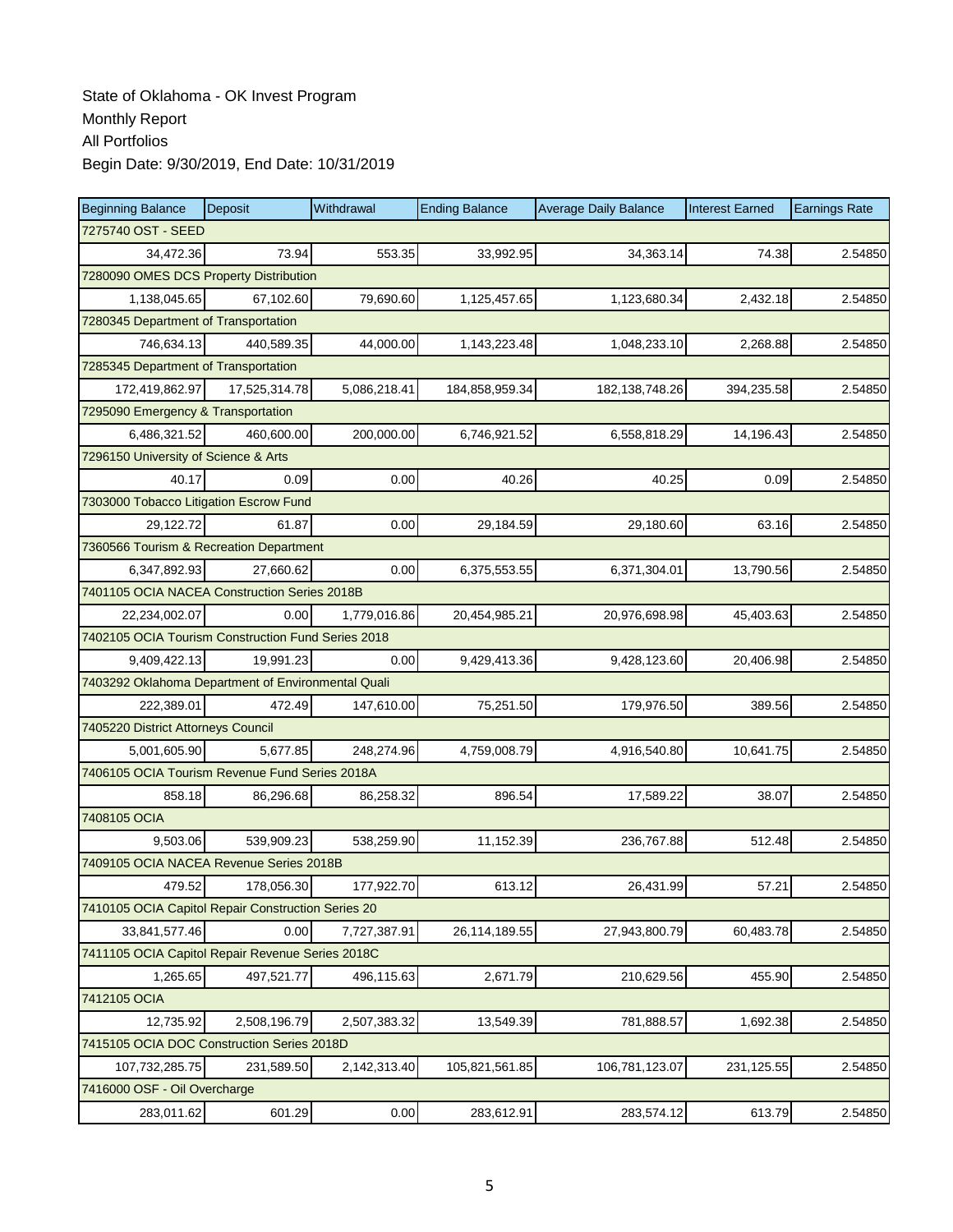| <b>Beginning Balance</b>                       | Deposit      | Withdrawal   | <b>Ending Balance</b> | <b>Average Daily Balance</b> | <b>Interest Earned</b> | <b>Earnings Rate</b> |
|------------------------------------------------|--------------|--------------|-----------------------|------------------------------|------------------------|----------------------|
| 7416160 Department of Commerce                 |              |              |                       |                              |                        |                      |
| 2,857,401.44                                   | 10,621.50    | 0.00         | 2,868,022.94          | 2,863,367.72                 | 6,197.70               | 2.54850              |
| 7419105 OCIA                                   |              |              |                       |                              |                        |                      |
| 757,036.80                                     | 2,108,436.93 | 1,907,233.34 | 958,240.39            | 992,918.85                   | 2,149.15               | 2.54850              |
| 7420105 OCIA                                   |              |              |                       |                              |                        |                      |
| 5,156,159.46                                   | 10,954.76    | 0.00         | 5,167,114.22          | 5,166,407.46                 | 11,182.58              | 2.54850              |
| 7424105 OCIA                                   |              |              |                       |                              |                        |                      |
| 721.03                                         | 207,857.44   | 207,268.75   | 1,309.72              | 68,132.63                    | 147.47                 | 2.54850              |
| 7426000 OSF - Oil Overcharge                   |              |              |                       |                              |                        |                      |
| 2,364,706.57                                   | 5,024.05     | 0.00         | 2,369,730.62          | 2,369,406.49                 | 5,128.53               | 2.54850              |
| 7426160 Department of Commerce                 |              |              |                       |                              |                        |                      |
| 12,550,251.76                                  | 90,624.28    | 0.00         | 12,640,876.04         | 12,618,576.78                | 27,312.65              | 2.54850              |
| 7427105 OCIA-Revenue Series 2019B              |              |              |                       |                              |                        |                      |
| 44.954.710.07                                  | 95,510.56    | 1,130,186.25 | 43,920,034.38         | 44,023,245.27                | 95,287.41              | 2.54850              |
| 7428105 OCIA Endowed Chairs Fund               |              |              |                       |                              |                        |                      |
| 16,934.01                                      | 960,286.43   | 957,365.88   | 19,854.56             | 421,142.15                   | 911.55                 | 2.54850              |
| 7429105 OCIA                                   |              |              |                       |                              |                        |                      |
| 1.38                                           | 0.00         | 0.00         | 1.38                  | 1.38                         | 0.00                   | 2.54850              |
| 7430010 Oklahoma State University              |              |              |                       |                              |                        |                      |
| 1,111,034.36                                   | 3,251,003.49 | 3,520,919.56 | 841,118.29            | 718,747.45                   | 1,555.71               | 2.54850              |
| 7430011 Oklahoma State University              |              |              |                       |                              |                        |                      |
| 745,631.07                                     | 1,974,765.67 | 2,007,403.77 | 712,992.97            | 521,652.10                   | 1,129.11               | 2.54850              |
| 7430012 Oklahoma State University              |              |              |                       |                              |                        |                      |
| 477,767.44                                     | 1,200,538.98 | 886,510.34   | 791,796.08            | 478,662.26                   | 1,036.05               | 2.54850              |
| 7430013 Oklahoma State University              |              |              |                       |                              |                        |                      |
| 1,771,201.24                                   | 12,663.92    | 19,698.98    | 1,764,166.18          | 1,767,312.43                 | 3,825.31               | 2.54850              |
| 7430014 Oklahoma State University              |              |              |                       |                              |                        |                      |
| 777,023.03                                     | 487,395.57   | 611,739.48   | 652,679.12            | 588,840.87                   | 1,274.53               | 2.54850              |
| 7430015 Oklahoma State University              |              |              |                       |                              |                        |                      |
| 1,988,019.24                                   | 602,602.33   | 1,812,862.22 | 777,759.35            | 1,136,871.33                 | 2,460.73               | 2.54850              |
| 7430016 Oklahoma State University              |              |              |                       |                              |                        |                      |
| 163,254.75                                     | 347.63       | 296.71       | 163,305.67            | 163,369.38                   | 353.61                 | 2.54850              |
| 7430420 Langston University                    |              |              |                       |                              |                        |                      |
| 268,188.39                                     | 1,358,332.67 | 1,308,550.95 | 317,970.11            | 334,130.25                   | 723.22                 | 2.54850              |
| 7430461 Rogers State College                   |              |              |                       |                              |                        |                      |
| 975,569.30                                     | 99,657.26    | 167,770.51   | 907,456.05            | 937,846.69                   | 2,029.95               | 2.54850              |
| 7430505 Northwestern Oklahoma State University |              |              |                       |                              |                        |                      |
| 71,392.02                                      | 149,192.55   | 96,832.40    | 123,752.17            | 41,355.62                    | 89.51                  | 2.54850              |
| 7430530 Panhandle State University             |              |              |                       |                              |                        |                      |
| 15,126.01                                      | 204,705.54   | 210,833.52   | 8,998.03              | 24,720.63                    | 53.51                  | 2.54850              |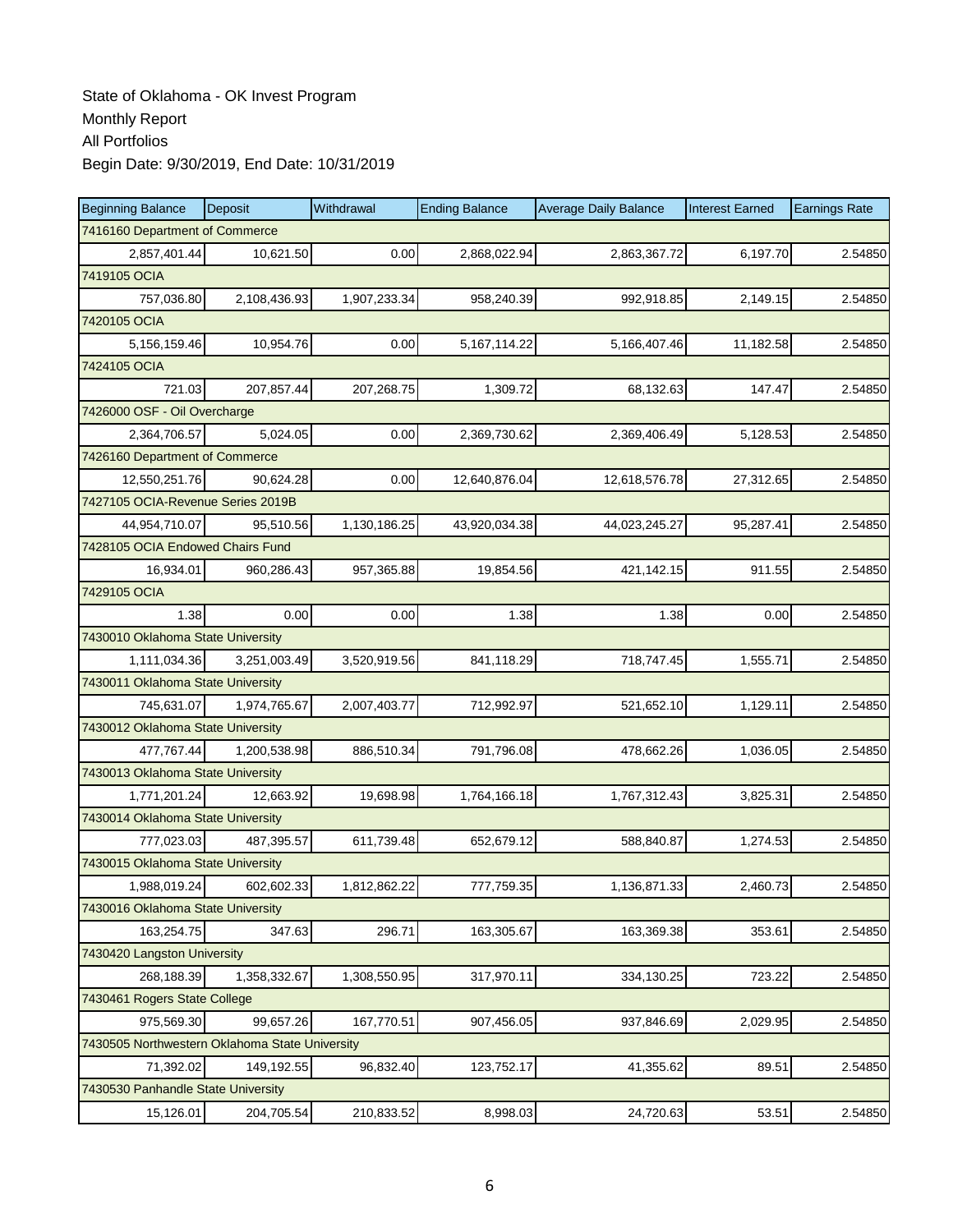| <b>Beginning Balance</b>                       | Deposit      | Withdrawal    | <b>Ending Balance</b> | <b>Average Daily Balance</b> | <b>Interest Earned</b> | <b>Earnings Rate</b> |
|------------------------------------------------|--------------|---------------|-----------------------|------------------------------|------------------------|----------------------|
| 7430665 Southwestern Oklahoma State University |              |               |                       |                              |                        |                      |
| 2,291,498.61                                   | 0.00         | 181,618.82    | 2,109,879.79          | 2,219,330.30                 | 4,803.69               | 2.54850              |
| 7430760 University of Oklahoma                 |              |               |                       |                              |                        |                      |
| 17, 171, 288. 33                               | 8,903,195.61 | 10,905,899.22 | 15,168,584.72         | 16,735,580.02                | 36,223.82              | 2.54850              |
| 7430770 OUHSC                                  |              |               |                       |                              |                        |                      |
| 60,089,034.40                                  | 7,961,237.85 | 10,416,868.73 | 57,633,403.52         | 57,833,945.28                | 125,180.39             | 2.54850              |
| 7430773 Oklahoma State University              |              |               |                       |                              |                        |                      |
| 2,928,815.37                                   | 9,079.73     | 465,503.57    | 2,472,391.53          | 2,718,748.72                 | 5,884.68               | 2.54850              |
| 7432105 OCIA 2009A Construction Fund           |              |               |                       |                              |                        |                      |
| 1,280.15                                       | 2.72         | 0.00          | 1,282.87              | 1,282.69                     | 2.78                   | 2.54850              |
| 7434105 OCIA                                   |              |               |                       |                              |                        |                      |
| 206,234.09                                     | 246,743.19   | 449,108.34    | 3,868.94              | 166,152.25                   | 359.63                 | 2.54850              |
| 7436000 OSF - Oil Overcharge                   |              |               |                       |                              |                        |                      |
| 2.593.56                                       | 5.51         | 0.00          | 2,599.07              | 2,598.71                     | 5.62                   | 2.54850              |
| 7436105 OCIA                                   |              |               |                       |                              |                        |                      |
| 323.34                                         | 65,022.21    | 64,824.12     | 521.43                | 21,419.66                    | 46.36                  | 2.54850              |
| 7437105 OCIA                                   |              |               |                       |                              |                        |                      |
| 70,750,305.27                                  | 70,162.98    | 0.00          | 70,820,468.25         | 70,815,941.61                | 153,279.65             | 2.54850              |
| 7438105 OCIA                                   |              |               |                       |                              |                        |                      |
| 0.00                                           | 336,835.72   | 336,835.72    | 0.00                  | 133,583.81                   | 289.14                 | 2.54850              |
| 7440105 OCIA Operations & Maintenance          |              |               |                       |                              |                        |                      |
| 9.61                                           | 0.02         | 0.00          | 9.63                  | 9.63                         | 0.02                   | 2.54850              |
| 7442105 OCIA                                   |              |               |                       |                              |                        |                      |
| 11,229.50                                      | 2,325,714.25 | 2,325,135.76  | 11,807.99             | 724,312.27                   | 1,567.76               | 2.54850              |
| 7443105 OCIA                                   |              |               |                       |                              |                        |                      |
| 276,051.15                                     | 865,206.66   | 833,141.66    | 308,116.15            | 458,895.84                   | 993.27                 | 2.54850              |
| 7444835 Water Resources Board                  |              |               |                       |                              |                        |                      |
| 5,584,477.35                                   | 23,896.13    | 10,800.89     | 5,597,572.59          | 5,593,784.57                 | 12,107.63              | 2.54850              |
| 7445105 Oklahoma Capital Improvement           |              |               |                       |                              |                        |                      |
| 6,317.04                                       | 802,594.95   | 800,331.25    | 8,580.74              | 344,057.48                   | 744.71                 | 2.54850              |
| 7445835 Water Resources Board                  |              |               |                       |                              |                        |                      |
| 4,454,505.49                                   | 5,501.71     | 101,351.67    | 4,358,655.53          | 4,429,395.45                 | 9,587.34               | 2.54850              |
| 7446105 Capital Improvement Authority          |              |               |                       |                              |                        |                      |
| 558,820.94                                     | 1,203.66     | 1,012.50      | 559,012.10            | 559,289.61                   | 1,210.57               | 2.54850              |
| 7447105 OCIA                                   |              |               |                       |                              |                        |                      |
| 67,003.63                                      | 420,393.63   | 484,433.32    | 2,963.94              | 100,299.16                   | 217.10                 | 2.54850              |
| 7448105 OCIA                                   |              |               |                       |                              |                        |                      |
| 433.26                                         | 0.92         | 0.00          | 434.18                | 434.12                       | 0.94                   | 2.54850              |
| 7449105 OCIA                                   |              |               |                       |                              |                        |                      |
| 4.62                                           | 0.01         | 0.00          | 4.63                  | 4.63                         | 0.01                   | 2.54850              |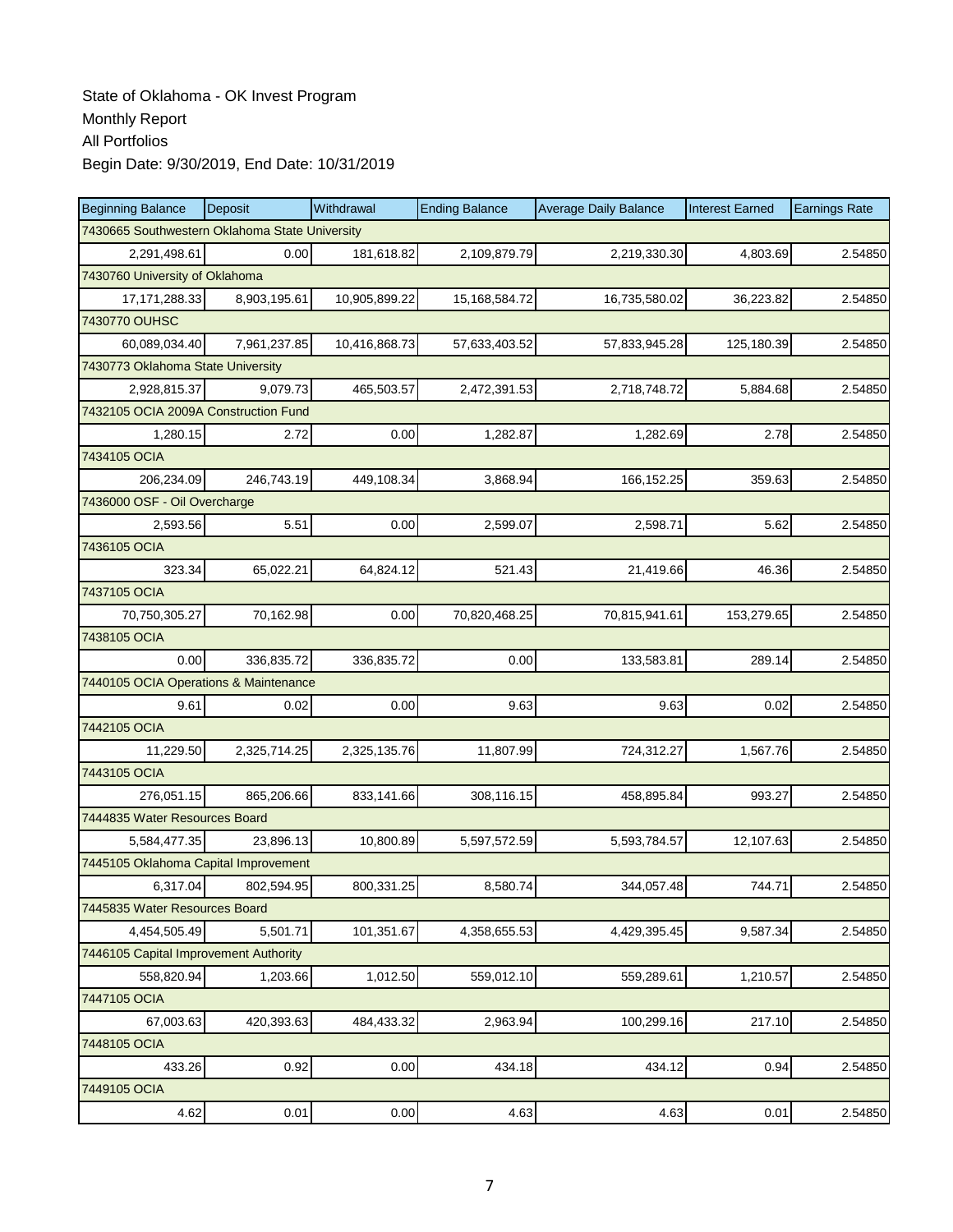| <b>Beginning Balance</b>                 | Deposit      | Withdrawal   | <b>Ending Balance</b> | <b>Average Daily Balance</b> | <b>Interest Earned</b> | <b>Earnings Rate</b> |  |  |  |
|------------------------------------------|--------------|--------------|-----------------------|------------------------------|------------------------|----------------------|--|--|--|
| 7455105 OCIA                             |              |              |                       |                              |                        |                      |  |  |  |
| 2,777.86                                 | 353,308.53   | 352,312.50   | 3,773.89              | 151,453.58                   | 327.82                 | 2.54850              |  |  |  |
| 7455160 Department of Commerce           |              |              |                       |                              |                        |                      |  |  |  |
| 215,899.69                               | 51,335.44    | 0.00         | 267,235.13            | 244,783.98                   | 529.83                 | 2.54850              |  |  |  |
| 7460100 Cameron University               |              |              |                       |                              |                        |                      |  |  |  |
| 661,654.23                               | 1,427.41     | 3,300.77     | 659,780.87            | 660,260.38                   | 1,429.12               | 2.54850              |  |  |  |
| 7460760 University of Oklahoma           |              |              |                       |                              |                        |                      |  |  |  |
| 163,828.34                               | 348.07       | 0.00         | 164.176.41            | 164,153.95                   | 355.31                 | 2.54850              |  |  |  |
| 7462105 OK Capital Improvement Authority |              |              |                       |                              |                        |                      |  |  |  |
| 4,987.63                                 | 983,453.24   | 983,149.99   | 5,290.88              | 306,585.56                   | 663.60                 | 2.54850              |  |  |  |
| 7464105 OCIA                             |              |              |                       |                              |                        |                      |  |  |  |
| 22,354,241.39                            | 47,496.33    | 361,355.91   | 22,040,381.81         | 22, 133, 133. 76             | 47,906.71              | 2.54850              |  |  |  |
| 7470010 Oklahoma State University        |              |              |                       |                              |                        |                      |  |  |  |
| 2,014,195.10                             | 0.00         | 170,289.18   | 1,843,905.92          | 1,896,311.65                 | 4,104.53               | 2.54850              |  |  |  |
| 7470014 Oklahoma State University        |              |              |                       |                              |                        |                      |  |  |  |
| 2,138,942.98                             | 4,553.95     | 13,485.09    | 2,130,011.84          | 2,135,311.62                 | 4,621.84               | 2.54850              |  |  |  |
| 7470230 East Central University          |              |              |                       |                              |                        |                      |  |  |  |
| 0.11                                     | 0.00         | 0.00         | 0.11                  | 0.11                         | 0.00                   | 2.54850              |  |  |  |
| 7471835 Water Resources Board            |              |              |                       |                              |                        |                      |  |  |  |
| 876,857.90                               | 160,709.27   | 0.00         | 1,037,567.17          | 929,841.42                   | 2,012.62               | 2.54850              |  |  |  |
| 7472835 Water Resources Board            |              |              |                       |                              |                        |                      |  |  |  |
| 95,324,587.14                            | 215,316.86   | 465,486.95   | 95,074,417.05         | 95,340,648.10                | 206,362.87             | 2.54850              |  |  |  |
| 7473835 Water Resources Board            |              |              |                       |                              |                        |                      |  |  |  |
| 17,002,736.51                            | 0.00         | 8,724,637.57 | 8,278,098.94          | 12,541,827.68                | 27,146.53              | 2.54850              |  |  |  |
| 7475750 Tulsa Community College          |              |              |                       |                              |                        |                      |  |  |  |
| 5,818.77                                 | 12.36        | 0.00         | 5,831.13              | 5,830.33                     | 12.62                  | 2.54850              |  |  |  |
| 7476760 University of Oklahoma           |              |              |                       |                              |                        |                      |  |  |  |
| 13,996,915.62                            | 36,008.48    | 64,064.77    | 13,968,859.33         | 14,010,917.17                | 30,326.34              | 2.54850              |  |  |  |
| 7479010 Oklahoma State University        |              |              |                       |                              |                        |                      |  |  |  |
| 604,903.98                               | 1,285.10     | 433,414.45   | 172,774.63            | 354,446.17                   | 767.19                 | 2.54850              |  |  |  |
| 7480230 East Central University          |              |              |                       |                              |                        |                      |  |  |  |
| 0.68                                     | 0.00         | 0.00         | 0.68                  | 0.68                         | 0.00                   | 2.54850              |  |  |  |
| 7481230 East Central University          |              |              |                       |                              |                        |                      |  |  |  |
| 0.04                                     | 0.00         | 0.00         | 0.04                  | 0.04                         | 0.00                   | 2.54850              |  |  |  |
| 7481633 Oklahoma City Community College  |              |              |                       |                              |                        |                      |  |  |  |
| 0.03                                     | 0.00         | 0.00         | 0.03                  | 0.03                         | 0.00                   | 2.54850              |  |  |  |
| 7482105 OCIA                             |              |              |                       |                              |                        |                      |  |  |  |
| 12,858.22                                | 2,493,986.19 | 2,493,208.34 | 13,636.07             | 777,633.60                   | 1,683.17               | 2.54850              |  |  |  |
| 7483633 OCCC 2010 Bond                   |              |              |                       |                              |                        |                      |  |  |  |
| 0.06                                     | 0.00         | 0.00         | 0.06                  | 0.06                         | 0.00                   | 2.54850              |  |  |  |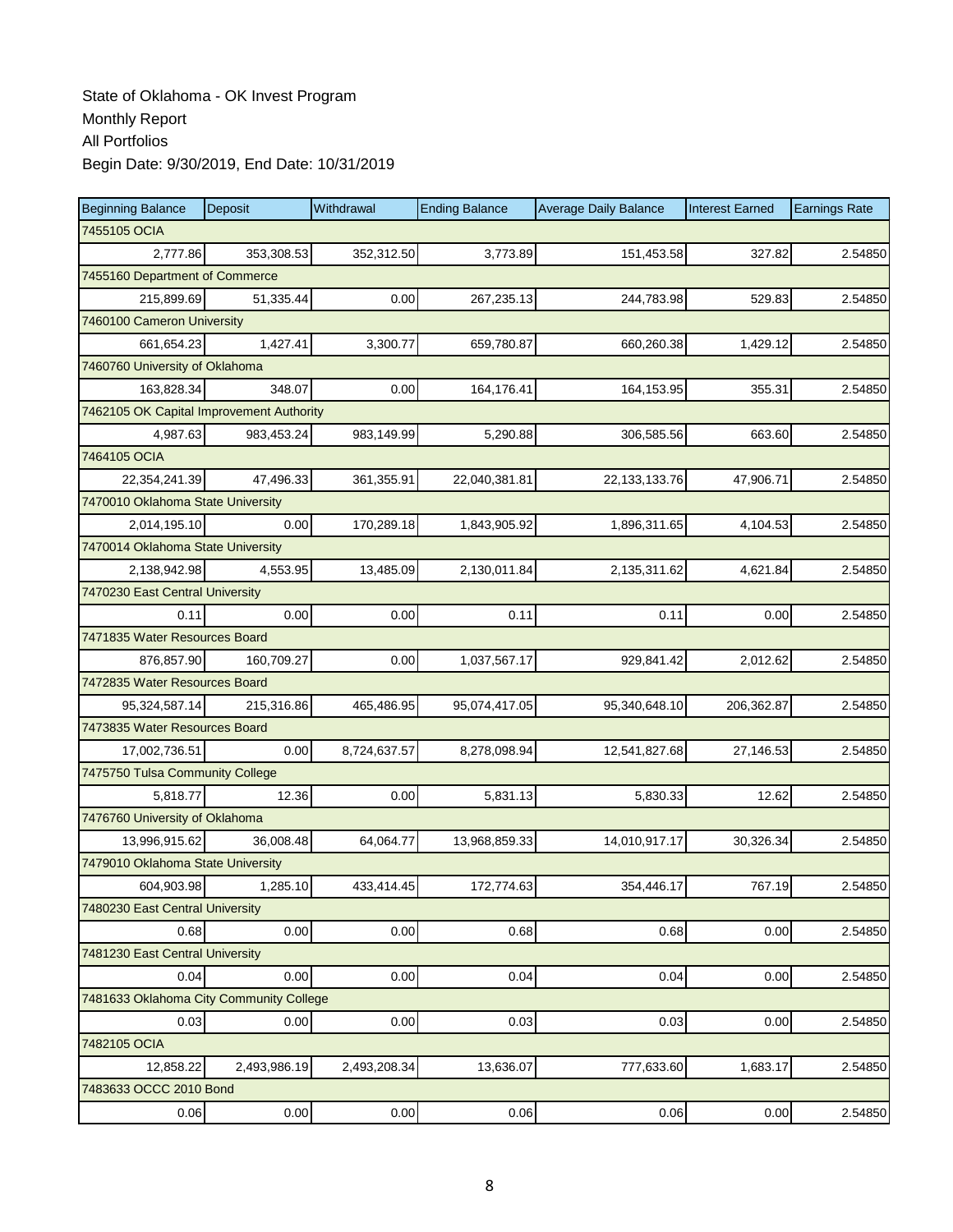| <b>Beginning Balance</b>                       | Deposit    | Withdrawal   | <b>Ending Balance</b> | <b>Average Daily Balance</b> | <b>Interest Earned</b> | <b>Earnings Rate</b> |  |  |  |
|------------------------------------------------|------------|--------------|-----------------------|------------------------------|------------------------|----------------------|--|--|--|
| 7485010 Oklahoma State University              |            |              |                       |                              |                        |                      |  |  |  |
| 4,642,752.88                                   | 9,980.35   | 1,542,251.54 | 3,110,481.69          | 3,330,625.24                 | 7,209.07               | 2.54850              |  |  |  |
| 7486010 Oklahoma State University              |            |              |                       |                              |                        |                      |  |  |  |
| 9,777.60                                       | 20.77      | 0.00         | 9,798.37              | 9,797.03                     | 21.21                  | 2.54850              |  |  |  |
| 7487010 Oklahoma State University              |            |              |                       |                              |                        |                      |  |  |  |
| 16,583,037.96                                  | 36,867.51  | 477,221.30   | 16,142,684.17         | 16,354,080.88                | 35,398.07              | 2.54850              |  |  |  |
| 7488010 Oklahoma State University              |            |              |                       |                              |                        |                      |  |  |  |
| 6,859,704.91                                   | 15,770.04  | 411,957.61   | 6,463,517.34          | 6,675,308.52                 | 14,448.57              | 2.54850              |  |  |  |
| 7488105 OCIA                                   |            |              |                       |                              |                        |                      |  |  |  |
| 23,643.03                                      | 68,724.49  | 34,178.39    | 58,189.13             | 44,323.70                    | 95.94                  | 2.54850              |  |  |  |
| 7489105 OCIA                                   |            |              |                       |                              |                        |                      |  |  |  |
| 2,033.66                                       | 704,829.16 | 704,824.84   | 2,037.98              | 218,032.41                   | 471.93                 | 2.54850              |  |  |  |
| 7510410 Commissioners of the Land Office       |            |              |                       |                              |                        |                      |  |  |  |
| 6,115,178.18                                   | 0.00       | 638,149.99   | 5,477,028.19          | 5,857,022.31                 | 12,677.40              | 2.54850              |  |  |  |
| 7518410 Commissioners of the Land Office       |            |              |                       |                              |                        |                      |  |  |  |
| 958,833.95                                     | 0.00       | 0.00         | 958,833.95            | 958,833.95                   | 2,075.38               | 2.54850              |  |  |  |
| 7519410 Commissioners of the Land Office       |            |              |                       |                              |                        |                      |  |  |  |
| 1,053,406.85                                   | 0.00       | 0.00         | 1,053,406.85          | 1,053,406.85                 | 2,280.08               | 2.54850              |  |  |  |
| 7600010 Oklahoma State University              |            |              |                       |                              |                        |                      |  |  |  |
| 2,340,892.78                                   | 462,664.00 | 286,874.97   | 2,516,681.81          | 2,277,780.27                 | 4,930.21               | 2.54850              |  |  |  |
| 7600120 University of Central Oklahoma         |            |              |                       |                              |                        |                      |  |  |  |
| 4,983,763.91                                   | 67,623.72  | 306,518.48   | 4,744,869.15          | 4,706,132.74                 | 10,186.33              | 2.54850              |  |  |  |
| 7600150 University of Science & Arts           |            |              |                       |                              |                        |                      |  |  |  |
| 1,117,513.85                                   | 59,409.50  | 81,020.79    | 1,095,902.56          | 1,113,548.20                 | 2,410.25               | 2.54850              |  |  |  |
| 7600230 East Central University                |            |              |                       |                              |                        |                      |  |  |  |
| 1,130,610.26                                   | 59,466.83  | 46,542.31    | 1,143,534.78          | 1,123,068.17                 | 2,430.86               | 2.54850              |  |  |  |
| 7600420 Langston University                    |            |              |                       |                              |                        |                      |  |  |  |
| 1,890,159.90                                   | 174,646.44 | 0.00         | 2,064,806.34          | 1,943,405.92                 | 4,206.46               | 2.54850              |  |  |  |
| 7600485 Northeastern State University          |            |              |                       |                              |                        |                      |  |  |  |
| 2,480,000.02                                   | 62,460.72  | 92,014.54    | 2.450.446.20          | 2,475,102.99                 | 5,357.31               | 2.54850              |  |  |  |
| 7600490 Northern Oklahoma College              |            |              |                       |                              |                        |                      |  |  |  |
| 1,254,625.72                                   | 53,997.19  | 88,236.44    | 1,220,386.47          | 1,227,202.39                 | 2,656.25               | 2.54850              |  |  |  |
| 7600505 Northwestern Oklahoma State University |            |              |                       |                              |                        |                      |  |  |  |
| 1,642,410.18                                   | 60,734.45  | 29,419.81    | 1,673,724.82          | 1,654,783.10                 | 3,581.74               | 2.54850              |  |  |  |
| 7600530 Panhandle State University             |            |              |                       |                              |                        |                      |  |  |  |
| 180,508.05                                     | 57,532.53  | 105,134.37   | 132,906.21            | 165,504.77                   | 358.23                 | 2.54850              |  |  |  |
| 7600660 Southeastern Oklahoma State Unversity  |            |              |                       |                              |                        |                      |  |  |  |
| 131,069.69                                     | 57,467.05  | 62,197.65    | 126,339.09            | 105,844.33                   | 229.10                 | 2.54850              |  |  |  |
| 7600665 Southwestern Oklahoma State University |            |              |                       |                              |                        |                      |  |  |  |
| 2,942,334.01                                   | 63,294.41  | 0.00         | 3,005,628.42          | 2,964,693.94                 | 6,417.02               | 2.54850              |  |  |  |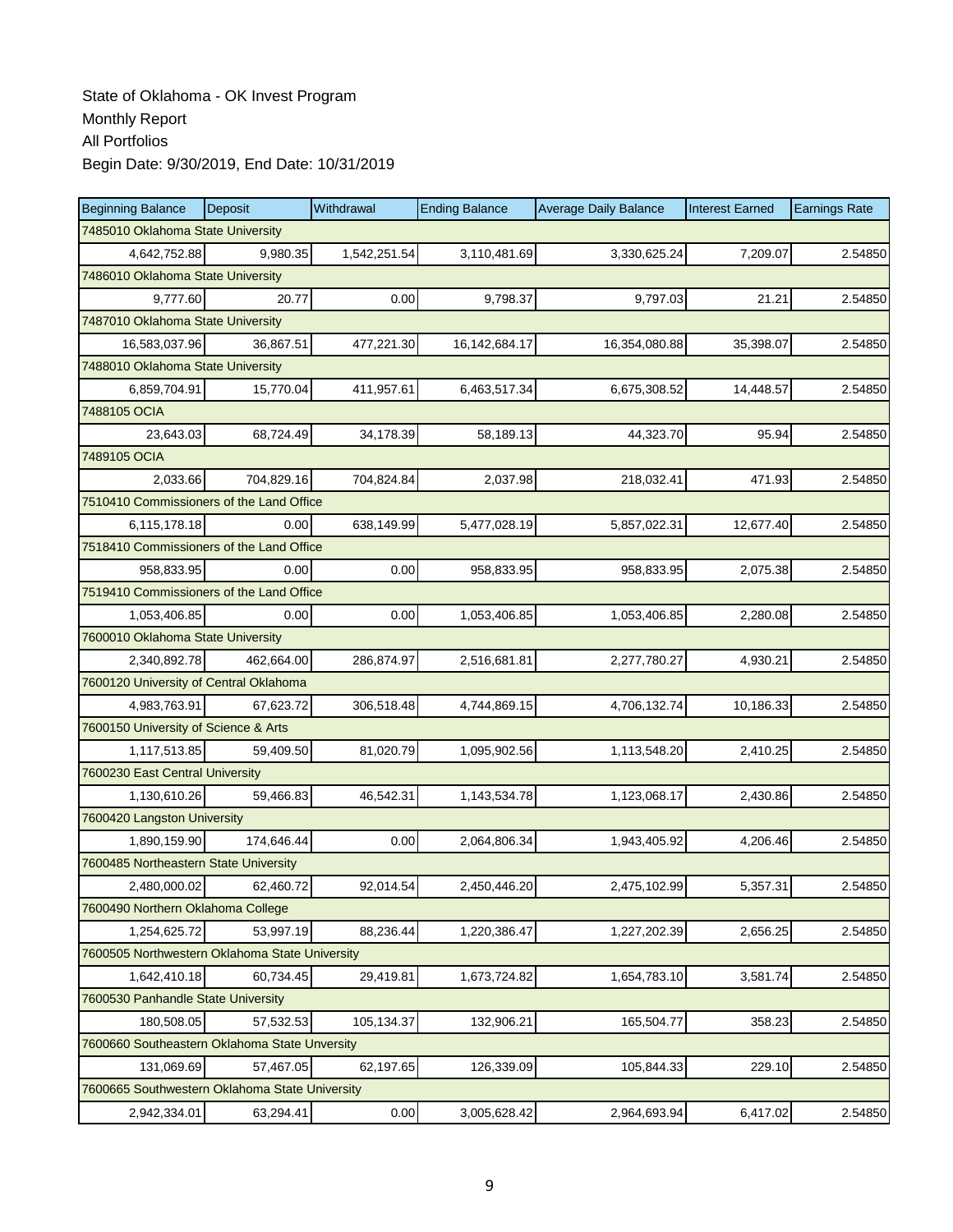| <b>Beginning Balance</b>                       | Deposit                                | Withdrawal   | <b>Ending Balance</b> | <b>Average Daily Balance</b> | <b>Interest Earned</b> | <b>Earnings Rate</b> |  |  |  |  |
|------------------------------------------------|----------------------------------------|--------------|-----------------------|------------------------------|------------------------|----------------------|--|--|--|--|
| 7600760 University of Oklahoma                 |                                        |              |                       |                              |                        |                      |  |  |  |  |
| 3,179,189.55                                   | 468,740.02                             | 0.00         | 3,647,929.57          | 3,319,195.38                 | 7,184.33               | 2.54850              |  |  |  |  |
| 7650010 Oklahoma State University              |                                        |              |                       |                              |                        |                      |  |  |  |  |
| 3,991,785.59                                   | 162,722.41                             | 9,687.89     | 4,144,820.11          | 4,039,585.20                 | 8,743.60               | 2.54850              |  |  |  |  |
|                                                | 7650120 University of Central Oklahoma |              |                       |                              |                        |                      |  |  |  |  |
| 1,145,292.39                                   | 26,158.73                              | 0.00         | 1,171,451.12          | 1,154,433.14                 | 2,498.75               | 2.54850              |  |  |  |  |
| 7650150 University of Science & Arts           |                                        |              |                       |                              |                        |                      |  |  |  |  |
| 335,989.82                                     | 24.439.29                              | 0.00         | 360,429.11            | 343,522.06                   | 743.55                 | 2.54850              |  |  |  |  |
| 7650230 East Central University                |                                        |              |                       |                              |                        |                      |  |  |  |  |
| 2,066,098.06                                   | 28,242.35                              | 65,573.16    | 2,028,767.25          | 2,028,944.33                 | 4,391.61               | 2.54850              |  |  |  |  |
| 7650420 Langston University                    |                                        |              |                       |                              |                        |                      |  |  |  |  |
| 2,094,225.61                                   | 4,292.91                               | 274,022.27   | 1,824,496.25          | 1,951,421.65                 | 4,223.81               | 2.54850              |  |  |  |  |
| 7650485 Northeastern State University          |                                        |              |                       |                              |                        |                      |  |  |  |  |
| 814,352.86                                     | 25,570.18                              | 0.00         | 839,923.04            | 822,943.03                   | 1,781.24               | 2.54850              |  |  |  |  |
| 7650490 Northern Oklahoma College              |                                        |              |                       |                              |                        |                      |  |  |  |  |
| 2,629,168.76                                   | 182,681.03                             | 438,620.11   | 2,373,229.68          | 2,418,692.19                 | 5,235.21               | 2.54850              |  |  |  |  |
| 7650505 Northwestern Oklahoma State University |                                        |              |                       |                              |                        |                      |  |  |  |  |
| 835,026.69                                     | 25,515.03                              | 2,500.00     | 858,041.72            | 842,678.17                   | 1,823.96               | 2.54850              |  |  |  |  |
| 7650530 Panhandle State University             |                                        |              |                       |                              |                        |                      |  |  |  |  |
| 182,692.47                                     | 24,038.63                              | 53,286.03    | 153,445.07            | 171,155.11                   | 370.46                 | 2.54850              |  |  |  |  |
| 7650660 Southeastern Oklahoma State Unversity  |                                        |              |                       |                              |                        |                      |  |  |  |  |
| 84,022.35                                      | 23,946.06                              | 52,796.57    | 55,171.84             | 55,327.76                    | 119.76                 | 2.54850              |  |  |  |  |
| 7650665 Southwestern Oklahoma State University |                                        |              |                       |                              |                        |                      |  |  |  |  |
| 1,480,798.30                                   | 26,884.07                              | 4,000.00     | 1,503,682.37          | 1,488,295.01                 | 3,221.38               | 2.54850              |  |  |  |  |
| 7650760 University of Oklahoma                 |                                        |              |                       |                              |                        |                      |  |  |  |  |
| 2,266,618.98                                   | 281,616.39                             | 0.00         | 2,548,235.37          | 2,351,224.64                 | 5,089.18               | 2.54850              |  |  |  |  |
| 7700040 Department of Agriculture              |                                        |              |                       |                              |                        |                      |  |  |  |  |
| 10,751,753.03                                  | 32,843.14                              | 0.00         | 10,784,596.17         | 10,774,090.16                | 23,320.30              | 2.54850              |  |  |  |  |
| 7700041 Western Oklahoma State College         |                                        |              |                       |                              |                        |                      |  |  |  |  |
| 527,616.69                                     | 127,314.21                             | 510,105.98   | 144,824.92            | 386.413.43                   | 836.38                 | 2.54850              |  |  |  |  |
| 7700131 Department of Corrections              |                                        |              |                       |                              |                        |                      |  |  |  |  |
| 20,824,653.24                                  | 1,887,521.92                           | 2,248,179.37 | 20,463,995.79         | 20,953,550.19                | 45,353.53              | 2.54850              |  |  |  |  |
| 7700240 Eastern Oklahoma State College         |                                        |              |                       |                              |                        |                      |  |  |  |  |
| 1,296,331.15                                   | 1,063,258.43                           | 1,491,686.54 | 867,903.04            | 907,396.38                   | 1,964.04               | 2.54850              |  |  |  |  |
| 7700340 State Health Department                |                                        |              |                       |                              |                        |                      |  |  |  |  |
| 0.00                                           | 1,409,897.47                           | 1,409,897.47 | 0.00                  | 305,550.91                   | 661.36                 | 2.54850              |  |  |  |  |
| 7700461 Rogers State College                   |                                        |              |                       |                              |                        |                      |  |  |  |  |
| 5,536,507.92                                   | 502,815.00                             | 1,717,583.14 | 4,321,739.78          | 4,895,200.32                 | 10,595.56              | 2.54850              |  |  |  |  |
| 7700490 Northern Oklahoma College              |                                        |              |                       |                              |                        |                      |  |  |  |  |
| 504,756.24                                     | 2,059,377.20                           | 1,237,366.89 | 1,326,766.55          | 923,819.51                   | 1,999.59               | 2.54850              |  |  |  |  |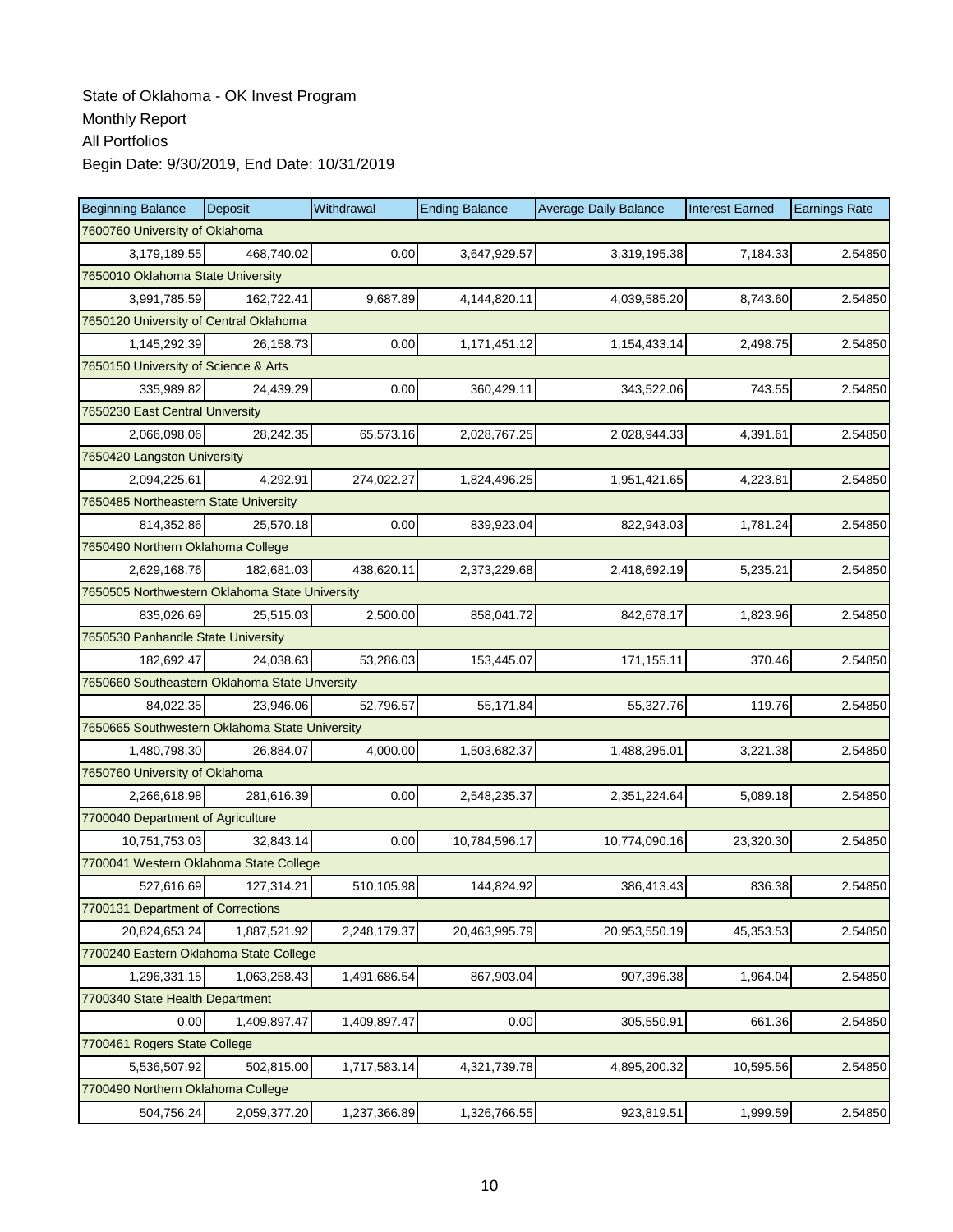| <b>Beginning Balance</b>                        | Deposit                                 | Withdrawal    | <b>Ending Balance</b> | <b>Average Daily Balance</b> | <b>Interest Earned</b> | <b>Earnings Rate</b> |  |  |  |  |
|-------------------------------------------------|-----------------------------------------|---------------|-----------------------|------------------------------|------------------------|----------------------|--|--|--|--|
| 7700606 Ardmore Higher Education Center         |                                         |               |                       |                              |                        |                      |  |  |  |  |
| 237,933.47                                      | 511.87                                  | 3,018.51      | 235,426.83            | 237,170.98                   | 513.35                 | 2.54850              |  |  |  |  |
|                                                 | 7700633 Oklahoma City Community College |               |                       |                              |                        |                      |  |  |  |  |
| 7,843,590.99                                    | 2,361,373.19                            | 2,888,193.99  | 7,316,770.19          | 7,513,090.38                 | 16,261.93              | 2.54850              |  |  |  |  |
| 7700660 Southeastern Oklahoma State University  |                                         |               |                       |                              |                        |                      |  |  |  |  |
| 7,466,131.29                                    | 8,015,959.24                            | 3,944,971.82  | 11,537,118.71         | 10,077,070.22                | 21,811.61              | 2.54850              |  |  |  |  |
| 7700760 University of Oklahoma                  |                                         |               |                       |                              |                        |                      |  |  |  |  |
| 135,901,196.55                                  | 24,258,719.34                           | 40,131,639.18 | 120,028,276.71        | 123,303,215.79               | 266,887.28             | 2.54850              |  |  |  |  |
| 7700830 Department of Human Services            |                                         |               |                       |                              |                        |                      |  |  |  |  |
| 1,664,973.38                                    | 452,746.07                              | 467,278.51    | 1,650,440.94          | 1,805,277.55                 | 3,907.49               | 2.54850              |  |  |  |  |
| 7701010 Oklahoma State University               |                                         |               |                       |                              |                        |                      |  |  |  |  |
| 6,489,762.98                                    | 30,294,998.40                           | 33,508,791.85 | 3,275,969.53          | 3,989,366.06                 | 8,634.90               | 2.54850              |  |  |  |  |
| 7701091 Building Bond Commission Administrative |                                         |               |                       |                              |                        |                      |  |  |  |  |
| 3.01                                            | 0.01                                    | 0.00          | 3.02                  | 3.02                         | 0.01                   | 2.54850              |  |  |  |  |
| 7701150 University of Science & Arts            |                                         |               |                       |                              |                        |                      |  |  |  |  |
| 3,562,326.26                                    | 1,384,355.36                            | 477,411.26    | 4,469,270.36          | 3,593,529.31                 | 7,778.12               | 2.54850              |  |  |  |  |
| 7701165 Connors State College                   |                                         |               |                       |                              |                        |                      |  |  |  |  |
| 308,659.14                                      | 600,000.00                              | 326,018.37    | 582,640.77            | 485,653.37                   | 1,051.19               | 2.54850              |  |  |  |  |
| 7701400 Office of Juvenile Affairs              |                                         |               |                       |                              |                        |                      |  |  |  |  |
| 27,100.86                                       | 9,916.43                                | 28,283.17     | 8,734.12              | 17,309.55                    | 37.47                  | 2.54850              |  |  |  |  |
| 7701480 Northeasten Oklahoma A&M College        |                                         |               |                       |                              |                        |                      |  |  |  |  |
| 792,488.23                                      | 1,123,087.48                            | 909,108.23    | 1,006,467.48          | 880,142.61                   | 1,905.05               | 2.54850              |  |  |  |  |
| 7701605 Regents for Higher Education            |                                         |               |                       |                              |                        |                      |  |  |  |  |
| 34,716,485.59                                   | 853,831.62                              | 1,566,927.86  | 34,003,389.35         | 34,211,062.40                | 74,049.14              | 2.54850              |  |  |  |  |
| 7701650 Department of Veteran Affairs           |                                         |               |                       |                              |                        |                      |  |  |  |  |
| 473,782.28                                      | 134,421.02                              | 52,882.06     | 555,321.24            | 533,626.31                   | 1,155.02               | 2.54850              |  |  |  |  |
| 7701770 OUHSC                                   |                                         |               |                       |                              |                        |                      |  |  |  |  |
| 492,944,294.84                                  | 38,185,079.12                           | 47,621,012.67 | 483,508,361.29        | 491,882,310.28               | 1,064,669.15           | 2.54850              |  |  |  |  |
| 7701805 Department of Rehabilitation Services   |                                         |               |                       |                              |                        |                      |  |  |  |  |
| 160,828.82                                      | 11,267.54                               | 21,600.72     | 150,495.64            | 155,061.23                   | 335.63                 | 2.54850              |  |  |  |  |
| 7701865 Workers Compensation Commission         |                                         |               |                       |                              |                        |                      |  |  |  |  |
| 6,896,919.88                                    | 14,662.52                               | 197,235.70    | 6,714,346.70          | 6,900,983.82                 | 14,937.04              | 2.54850              |  |  |  |  |
| 7702120 University of Central Oklahoma          |                                         |               |                       |                              |                        |                      |  |  |  |  |
| 16,771,753.43                                   | 241,369.30                              | 5,396,733.47  | 11,616,389.26         | 14,196,932.59                | 30,728.97              | 2.54850              |  |  |  |  |
| 7702650 Department of Veteran Affairs           |                                         |               |                       |                              |                        |                      |  |  |  |  |
| 456,941.12                                      | 186,038.37                              | 136,122.82    | 506,856.67            | 534,128.77                   | 1,156.11               | 2.54850              |  |  |  |  |
| 7703650 Department of Veteran Affairs           |                                         |               |                       |                              |                        |                      |  |  |  |  |
| 495,628.27                                      | 169,159.63                              | 133,580.84    | 531,207.06            | 571,599.93                   | 1,237.22               | 2.54850              |  |  |  |  |
| 7704120 University of Central Oklahoma          |                                         |               |                       |                              |                        |                      |  |  |  |  |
| 495,455.81                                      | 1,422,753.38                            | 1,122,809.43  | 795,399.76            | 300,290.45                   | 649.97                 | 2.54850              |  |  |  |  |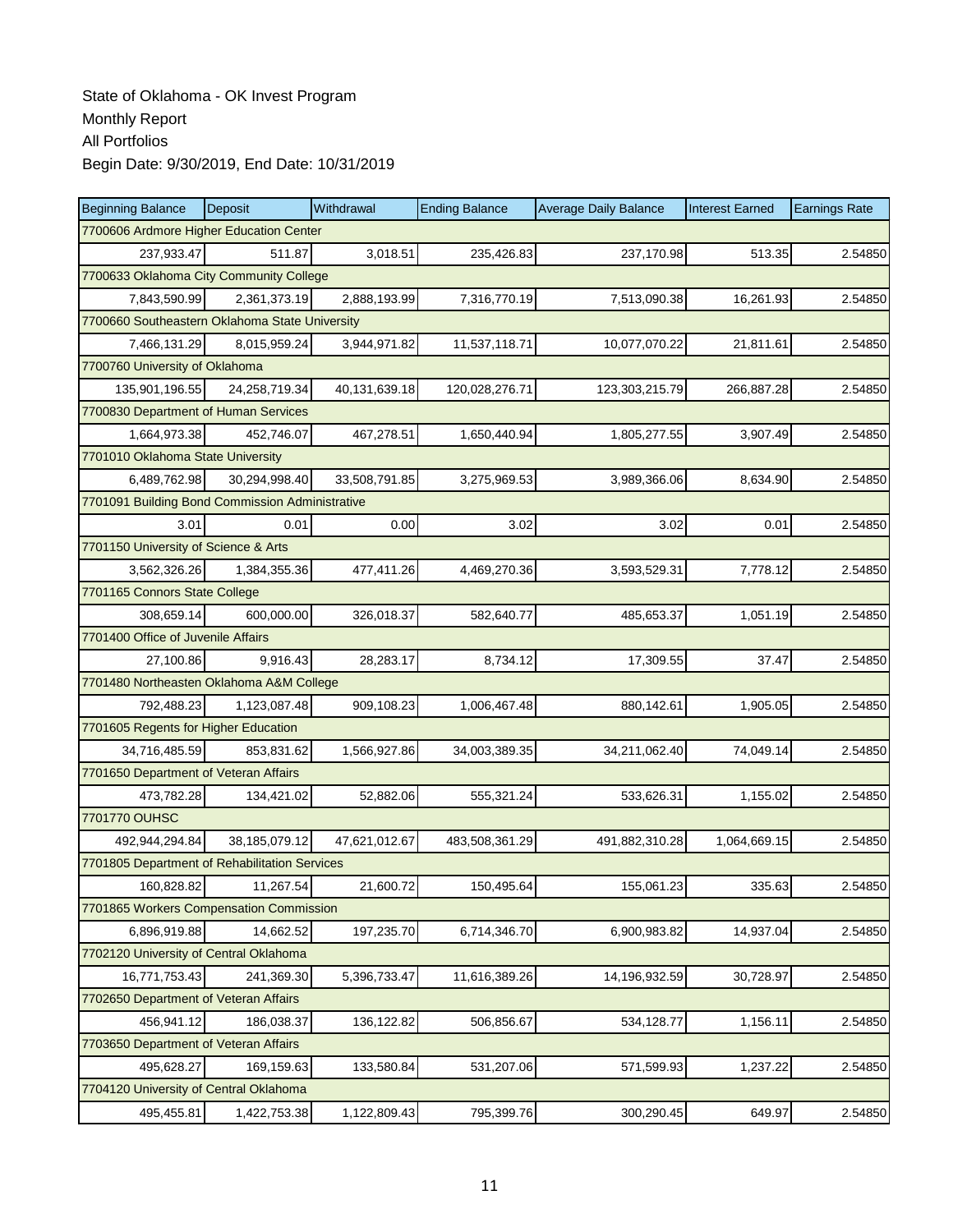| <b>Beginning Balance</b>                       | Deposit      | Withdrawal   | <b>Ending Balance</b> | <b>Average Daily Balance</b> | <b>Interest Earned</b> | <b>Earnings Rate</b> |  |  |  |
|------------------------------------------------|--------------|--------------|-----------------------|------------------------------|------------------------|----------------------|--|--|--|
| 7704650 Department of Veteran Affairs          |              |              |                       |                              |                        |                      |  |  |  |
| 496,966.45                                     | 138,599.96   | 96,115.12    | 539,451.29            | 520,695.77                   | 1,127.04               | 2.54850              |  |  |  |
| 7704865 Workers Compensation Commission        |              |              |                       |                              |                        |                      |  |  |  |
| 47,742.75                                      | 101.43       | 0.00         | 47,844.18             | 47,837.64                    | 103.54                 | 2.54850              |  |  |  |
| 7705505 Northwestern Oklahoma State University |              |              |                       |                              |                        |                      |  |  |  |
| 719,328.52                                     | 48,350.00    | 743,665.16   | 24,013.36             | 366,412.80                   | 793.09                 | 2.54850              |  |  |  |
| 7705650 Department of Veteran Affairs          |              |              |                       |                              |                        |                      |  |  |  |
| 489,912.92                                     | 326,158.60   | 288,012.34   | 528,059.18            | 490,443.12                   | 1,061.55               | 2.54850              |  |  |  |
| 7705675 Self Insurance Guaranty Fund           |              |              |                       |                              |                        |                      |  |  |  |
| 1,387,596.85                                   | 199,673.50   | 14,010.27    | 1,573,260.08          | 1,386,845.12                 | 3,001.80               | 2.54850              |  |  |  |
| 7705865 Workers Compensation Commission        |              |              |                       |                              |                        |                      |  |  |  |
| 36,888.89                                      | 78.37        | 0.00         | 36,967.26             | 36,962.20                    | 80.00                  | 2.54850              |  |  |  |
| 7706452 CMHC, Rep payee account                |              |              |                       |                              |                        |                      |  |  |  |
| 8,064.02                                       | 15.02        | 0.00         | 8,079.04              | 8,078.07                     | 17.48                  | 2.54850              |  |  |  |
| 7706650 Department of Veteran Affairs          |              |              |                       |                              |                        |                      |  |  |  |
| 119,787.20                                     | 66,511.81    | 62,423.31    | 123,875.70            | 130,756.13                   | 283.02                 | 2.54850              |  |  |  |
| 7706750 Tulsa Community College                |              |              |                       |                              |                        |                      |  |  |  |
| 1,262,965.83                                   | 633,595.55   | 562,129.64   | 1,334,431.74          | 986,454.35                   | 2,135.16               | 2.54850              |  |  |  |
| 7706865 OK Workers Comp Commission             |              |              |                       |                              |                        |                      |  |  |  |
| 332,136.64                                     | 705.66       | 0.00         | 332,842.30            | 332,796.77                   | 720.33                 | 2.54850              |  |  |  |
| 7707452 CMHC, Rep payee account                |              |              |                       |                              |                        |                      |  |  |  |
| 87,763.72                                      | 30,407.07    | 34,912.03    | 83,258.76             | 90,869.04                    | 196.68                 | 2.54850              |  |  |  |
| 7707605 Regents for Higher Education           |              |              |                       |                              |                        |                      |  |  |  |
| 1,662,052.90                                   | 6,157,708.66 | 2,982,266.51 | 4,837,495.05          | 3,943,113.78                 | 8,534.79               | 2.54850              |  |  |  |
| 7707650 Department of Veteran Affairs          |              |              |                       |                              |                        |                      |  |  |  |
| 341,515.74                                     | 74,531.12    | 63,615.87    | 352,430.99            | 348,792.74                   | 754.95                 | 2.54850              |  |  |  |
| 7707865 OK Workers Comp Commission             |              |              |                       |                              |                        |                      |  |  |  |
| 72,831.32                                      | 154.74       | 0.00         | 72,986.06             | 72,976.08                    | 157.96                 | 2.54850              |  |  |  |
| 7708108 Carl Albert State College              |              |              |                       |                              |                        |                      |  |  |  |
| 6,752,003.46                                   | 1,275,044.01 | 1,100,102.74 | 6,926,944.73          | 6,658,997.26                 | 14,413.26              | 2.54850              |  |  |  |
| 7708605 Regents for Higher Education           |              |              |                       |                              |                        |                      |  |  |  |
| 906,464.19                                     | 1,931.79     | 4,641.67     | 903,754.31            | 907,223.23                   | 1,963.67               | 2.54850              |  |  |  |
| 7709605 Regents for Higher Education           |              |              |                       |                              |                        |                      |  |  |  |
| 4,287,429.68                                   | 254,362.95   | 818,800.00   | 3,722,992.63          | 4,005,425.21                 | 8,669.66               | 2.54850              |  |  |  |
| 7710350 Oklahoma Historical Society            |              |              |                       |                              |                        |                      |  |  |  |
| 1,252,655.03                                   | 2,661.39     | 0.00         | 1,255,316.42          | 1,255,144.72                 | 2,716.73               | 2.54850              |  |  |  |
| 7710452 Oklahoma Department of Mental Health   |              |              |                       |                              |                        |                      |  |  |  |
| 1,613,231.97                                   | 5.258.56     | 376.39       | 1,618,114.14          | 1,617,345.31                 | 3,500.71               | 2.54850              |  |  |  |
| 7710605 Regents for Higher Education           |              |              |                       |                              |                        |                      |  |  |  |
| 2,048,798.62                                   | 89,310.45    | 25,701.00    | 2,112,408.07          | 2,084,340.62                 | 4,511.51               | 2.54850              |  |  |  |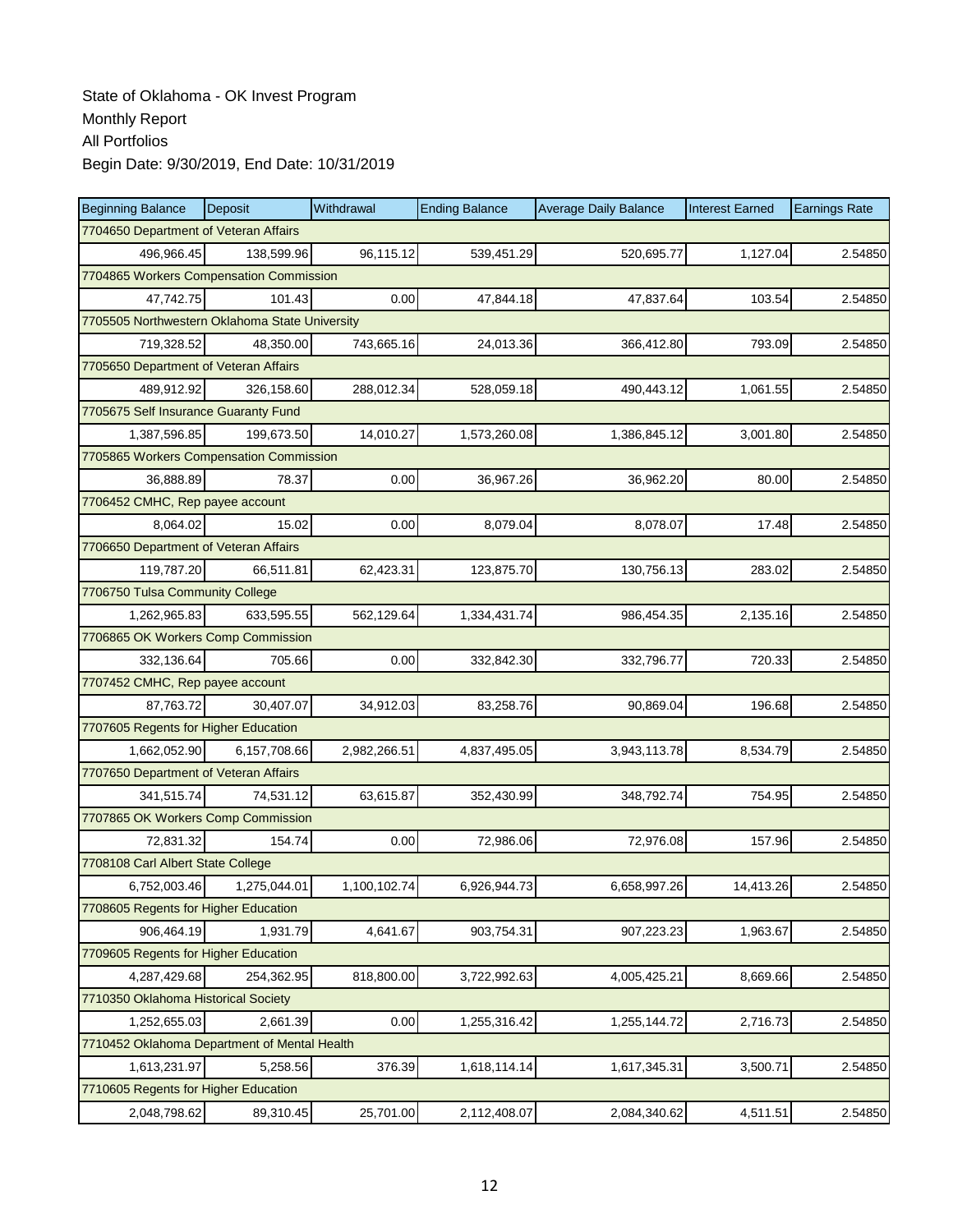| <b>Beginning Balance</b>                    | Deposit      | Withdrawal   | <b>Ending Balance</b> | <b>Average Daily Balance</b> | <b>Interest Earned</b> | <b>Earnings Rate</b> |  |  |
|---------------------------------------------|--------------|--------------|-----------------------|------------------------------|------------------------|----------------------|--|--|
| 7711185 Corporation Commission              |              |              |                       |                              |                        |                      |  |  |
| 76,300,528.67                               | 2,797,211.28 | 1,384,790.64 | 77,712,949.31         | 75,510,432.81                | 163,440.78             | 2.54850              |  |  |
| 7711420 Langston University                 |              |              |                       |                              |                        |                      |  |  |
| 186,519.27                                  | 1,780,657.58 | 1,036,989.49 | 930,187.36            | 230,076.93                   | 498.00                 | 2.54850              |  |  |
| 7711452 Griffin Memorial Hospital Rep Payee |              |              |                       |                              |                        |                      |  |  |
| 43,467.86                                   | 595.87       | 131.66       | 43,932.07             | 43,499.01                    | 94.15                  | 2.54850              |  |  |
| 7711605 Regents for Higher Education        |              |              |                       |                              |                        |                      |  |  |
| 768,167.56                                  | 1,632.03     | 0.00         | 769,799.59            | 769,694.30                   | 1,665.99               | 2.54850              |  |  |
| 7712605 Regents for Higher Education        |              |              |                       |                              |                        |                      |  |  |
| 148,211.96                                  | 314.89       | 9,250.00     | 139,276.85            | 147,312.99                   | 318.86                 | 2.54850              |  |  |
| 7713605 Regents for Higher Education        |              |              |                       |                              |                        |                      |  |  |
| 43,254,133.59                               | 91,900.93    | 0.00         | 43,346,034.52         | 43,340,105.43                | 93,808.77              | 2.54850              |  |  |
| 7714605 Regents for Higher Education        |              |              |                       |                              |                        |                      |  |  |
| 12,268,581.79                               | 219,448.37   | 6,000.00     | 12,482,030.16         | 12,394,719.04                | 26,828.11              | 2.54850              |  |  |
| 7715605 Regents for Higher Education        |              |              |                       |                              |                        |                      |  |  |
| 476,072.88                                  | 1,011.46     | 0.00         | 477,084.34            | 477,019.08                   | 1,032.50               | 2.54850              |  |  |
| 7718605 Regents for Higher Education        |              |              |                       |                              |                        |                      |  |  |
| 6,225,684.49                                | 2.228.308.99 | 2,128,893.50 | 6,325,099.98          | 6,234,760.24                 | 13,495.01              | 2.54850              |  |  |
| 7719605 Regents for Higher Education        |              |              |                       |                              |                        |                      |  |  |
| 36,319.95                                   | 77.16        | 0.00         | 36,397.11             | 36,392.13                    | 78.77                  | 2.54850              |  |  |
| 7723623 Seminole State College              |              |              |                       |                              |                        |                      |  |  |
| 149,980.43                                  | 543,219.85   | 406,035.28   | 287,165.00            | 348,184.83                   | 753.64                 | 2.54850              |  |  |
| 7725100 Cameron University                  |              |              |                       |                              |                        |                      |  |  |
| 2,758,346.58                                | 366,435.40   | 491,125.46   | 2,633,656.52          | 2,872,420.29                 | 6,217.29               | 2.54850              |  |  |
| 7730230 East Central University             |              |              |                       |                              |                        |                      |  |  |
| 7,754,345.97                                | 1,849,529.13 | 1,268,724.73 | 8,335,150.37          | 7,571,392.86                 | 16,388.12              | 2.54850              |  |  |
| 7730830 Department of Human Services        |              |              |                       |                              |                        |                      |  |  |
| 284,029.63                                  | 2,903.81     | 6,977.25     | 279,956.19            | 282,412.82                   | 611.28                 | 2.54850              |  |  |
| 7740605 Regents for Higher Education        |              |              |                       |                              |                        |                      |  |  |
| 19,320,447.48                               | 3,351,740.20 | 5,393,750.21 | 17,278,437.47         | 17,445,267.44                | 37,759.92              | 2.54850              |  |  |
| 7741241 Redlands Community College          |              |              |                       |                              |                        |                      |  |  |
| 1,404,997.80                                | 431,065.88   | 237,577.07   | 1,598,486.61          | 1,392,393.20                 | 3,013.81               | 2.54850              |  |  |
| 7745605 Regents for Higher Education        |              |              |                       |                              |                        |                      |  |  |
| 1,384,905.66                                | 381,287.46   | 695,000.00   | 1,071,193.12          | 1,245,243.03                 | 2,695.30               | 2.54850              |  |  |
| 7747470 Murray State College                |              |              |                       |                              |                        |                      |  |  |
| 4,104,946.09                                | 2,446,452.07 | 1,713,854.29 | 4,837,543.87          | 4,290,352.95                 | 9,286.38               | 2.54850              |  |  |
| 7750350 Oklahoma Historical Society         |              |              |                       |                              |                        |                      |  |  |
| 1,108,839.36                                | 80,030.99    | 29,317.45    | 1,159,552.90          | 1,140,316.41                 | 2,468.19               | 2.54850              |  |  |
| 7750531 Rose State College                  |              |              |                       |                              |                        |                      |  |  |
| 9,283,134.28                                | 4,194,877.74 | 1,326,207.77 | 12, 151, 804. 25      | 11,588,433.91                | 25,082.93              | 2.54850              |  |  |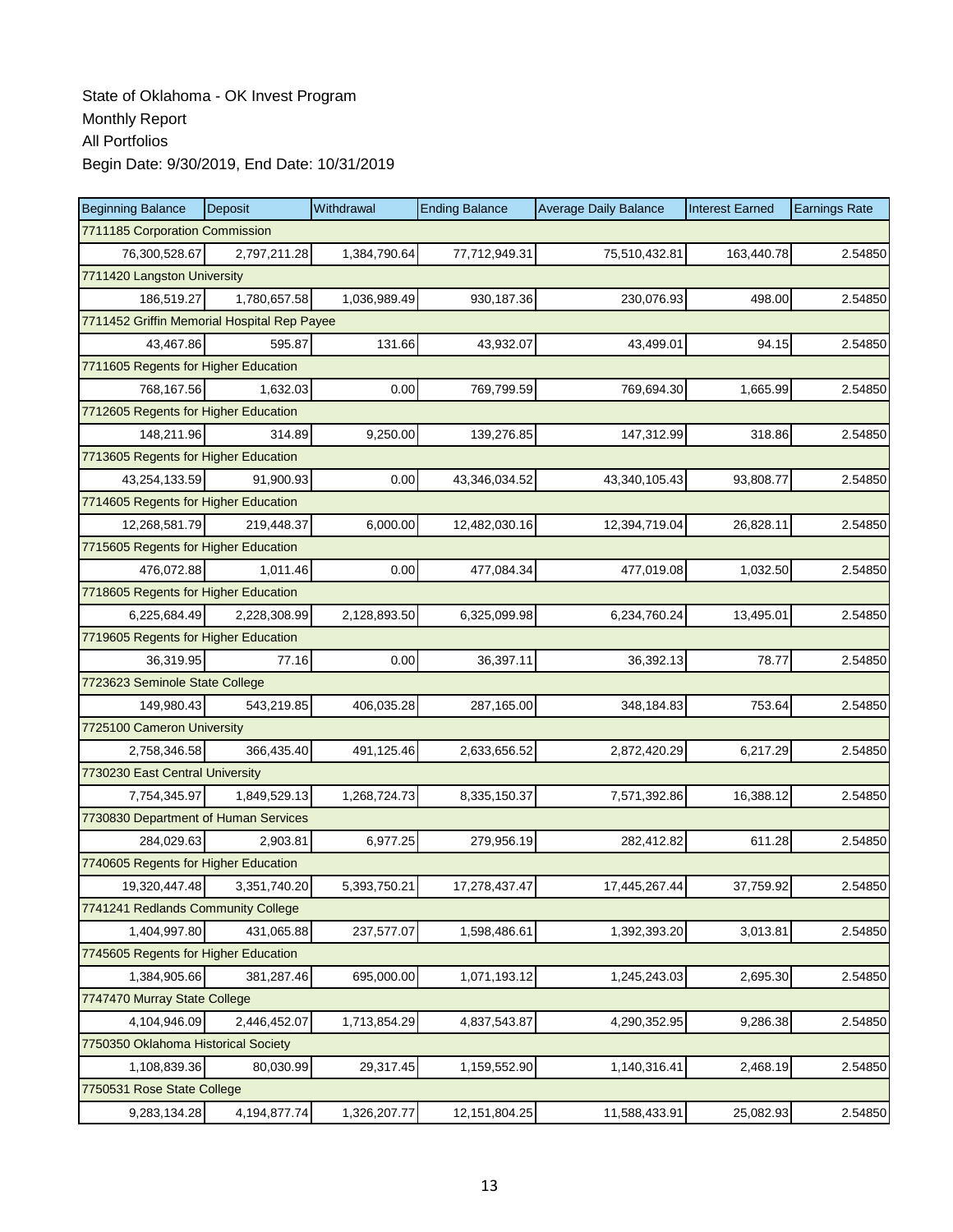| <b>Beginning Balance</b>                       | Deposit       | Withdrawal   | <b>Ending Balance</b> | <b>Average Daily Balance</b> | <b>Interest Earned</b> | <b>Earnings Rate</b> |  |  |
|------------------------------------------------|---------------|--------------|-----------------------|------------------------------|------------------------|----------------------|--|--|
| 7751485 Northeastern State University          |               |              |                       |                              |                        |                      |  |  |
| 6,454,579.25                                   | 11,577,017.09 | 2,136,777.36 | 15,894,818.98         | 11,383,146.14                | 24,638.59              | 2.54850              |  |  |
| 7752485 Northeastern State University          |               |              |                       |                              |                        |                      |  |  |
| 2,860,405.44                                   | 5,814.39      | 867.67       | 2,865,352.16          | 2,865,418.87                 | 6,202.14               | 2.54850              |  |  |
| 7765665 Southwestern Oklahoma State University |               |              |                       |                              |                        |                      |  |  |
| 6,711,114.21                                   | 0.00          | 1,126,846.84 | 5,584,267.37          | 6,098,276.45                 | 13,199.59              | 2.54850              |  |  |
| 7790041 Western Oklahoma State University      |               |              |                       |                              |                        |                      |  |  |
| 30,829.91                                      | 34,468.84     | 34,228.53    | 31,070.22             | 6,576.06                     | 14.23                  | 2.54850              |  |  |
| 7790230 East Central University                |               |              |                       |                              |                        |                      |  |  |
| 442,362.38                                     | 232,783.85    | 353,448.05   | 321,698.18            | 242,645.23                   | 525.20                 | 2.54850              |  |  |
| 7790241 Redlands Community College             |               |              |                       |                              |                        |                      |  |  |
| 139,548.70                                     | 64,906.74     | 91,885.97    | 112,569.47            | 109,115.16                   | 236.18                 | 2.54850              |  |  |
| 7790470 Murray State College                   |               |              |                       |                              |                        |                      |  |  |
| 28.650.92                                      | 53.10         | 0.00         | 28,704.02             | 28,700.59                    | 62.12                  | 2.54850              |  |  |
| 7790485 Northeastern State University          |               |              |                       |                              |                        |                      |  |  |
| 2,039,107.99                                   | 651,634.88    | 729,953.94   | 1,960,788.93          | 1,911,097.42                 | 4,136.53               | 2.54850              |  |  |
| 7790490 Northern Oklahoma College              |               |              |                       |                              |                        |                      |  |  |
| 687,603.21                                     | 203.426.63    | 248,590.44   | 642,439.40            | 750,604.98                   | 1.624.67               | 2.54850              |  |  |
| 7790660 Southeastern State University          |               |              |                       |                              |                        |                      |  |  |
| 30,142.76                                      | 262,200.54    | 192,770.47   | 99,572.83             | 117,552.72                   | 254.44                 | 2.54850              |  |  |
| 7790665 Southwestern Oklahoma State University |               |              |                       |                              |                        |                      |  |  |
| 1,186,205.77                                   | 0.00          | 521,974.41   | 664,231.36            | 939,579.09                   | 2,033.70               | 2.54850              |  |  |
| 7805370 OIFA                                   |               |              |                       |                              |                        |                      |  |  |
| 103.77                                         | 0.22          | 0.00         | 103.99                | 103.98                       | 0.23                   | 2.54850              |  |  |
| 7823740 OCIA 2008B Reserve Fund                |               |              |                       |                              |                        |                      |  |  |
| 660.27                                         | 1.40          | 0.00         | 661.67                | 661.58                       | 1.43                   | 2.54850              |  |  |
| 7845740 OCIA 2008A Sinking Fund                |               |              |                       |                              |                        |                      |  |  |
| 4,682.63                                       | 9.95          | 0.00         | 4,692.58              | 4,691.94                     | 10.16                  | 2.54850              |  |  |
| 7846740 OCIA 2008B Sinking Fund                |               |              |                       |                              |                        |                      |  |  |
| 1,014.17                                       | 2.15          | 0.00         | 1,016.32              | 1,016.18                     | 2.20                   | 2.54850              |  |  |
| 7847740 OSF Building Project Fund              |               |              |                       |                              |                        |                      |  |  |
| 7,399.01                                       | 15.72         | 0.00         | 7,414.73              | 7,413.72                     | 16.05                  | 2.54850              |  |  |
| 7848740 OSF Building Project Fund              |               |              |                       |                              |                        |                      |  |  |
| 84,130.10                                      | 0.00          | 0.00         | 84,130.10             | 84,130.10                    | 182.10                 | 2.54850              |  |  |
| 7849740 OCIA 2009A Sinking Fund                |               |              |                       |                              |                        |                      |  |  |
| 61,381.92                                      | 0.00          | 0.00         | 61,381.92             | 61,381.92                    | 132.86                 | 2.54850              |  |  |
| 7851740 OCIA                                   |               |              |                       |                              |                        |                      |  |  |
| 1,890,129.97                                   | 3,491,433.61  | 0.00         | 5,381,563.58          | 4, 181, 252.87               | 9,050.24               | 2.54850              |  |  |
| 7853740 Oklahoma 2010B GO Sinking Fund         |               |              |                       |                              |                        |                      |  |  |
| 15,829.73                                      | 33.63         | 0.00         | 15,863.36             | 15,861.19                    | 34.33                  | 2.54850              |  |  |